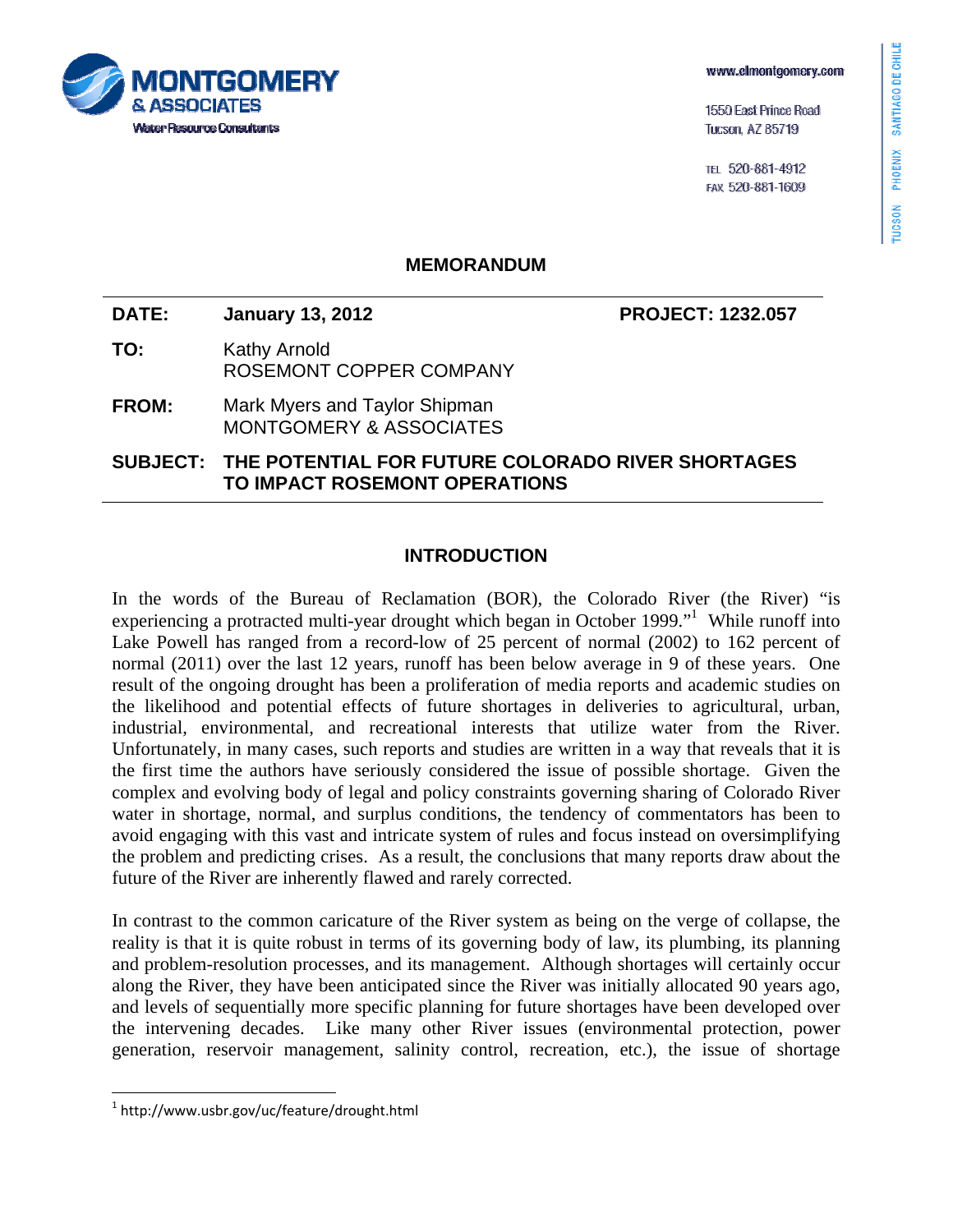SANTIAGO DE CHILE SANTIAGO DE CHILE PHOENIX

**TUCSON** 



1550 East Prince Road Tucson, AZ 85719

TEL 520-881-4912 FAX 520-881-1609

**January 13, 2012** 

**41.111. 0&2 MONTGOMERY Iwirr & ASSOCIATES Water Resource Consultants** 

> **Ms. Kathy Arnold ROSEMONT COPPER COMPANY P.O. Box 35130 Tucson, AZ 85740-5130**

# **SUBJECT: RESPONSE TO COMMENTS SUBMITTED BY DR. ELIZABETH BERNAYS ON ROSEMONT DEIS**

**Dear Kathy:** 

**As requested, we have reviewed the comments submitted to the U.S. Forest Service by Dr. Elizabeth Bernays, Professor Emeritus, University of Arizona, concerning the Draft Environmental Impact Statement for the Rosemont Project. Because the comments were lengthy, we have prepared six separate responses to individual issues raised by Dr. Bernays. We hope that these responses will be useful to the U.S. Forest Service in addressing the comments. Enclosed are memoranda addressing:** 

- **1. Potential for future Colorado River shortages**
- **2. Documentation of springs and seeps**
- **3. Impact of mine on individual wells**
- **4. Comparison of Rosemont's water use to other mines**
- **5. Evaporation water losses from open pit**
- **6. Water requirements for power generation**

**If you have any questions or need additional information or clarification, please let us know.** 

**Sincerely,** 

A **MONTGOMERY & ASSOCIATES** 

**ames S. Davis** 

**Enclosures (6) cc: Jamie Sturgess** 

**SENT VIA EMAIL**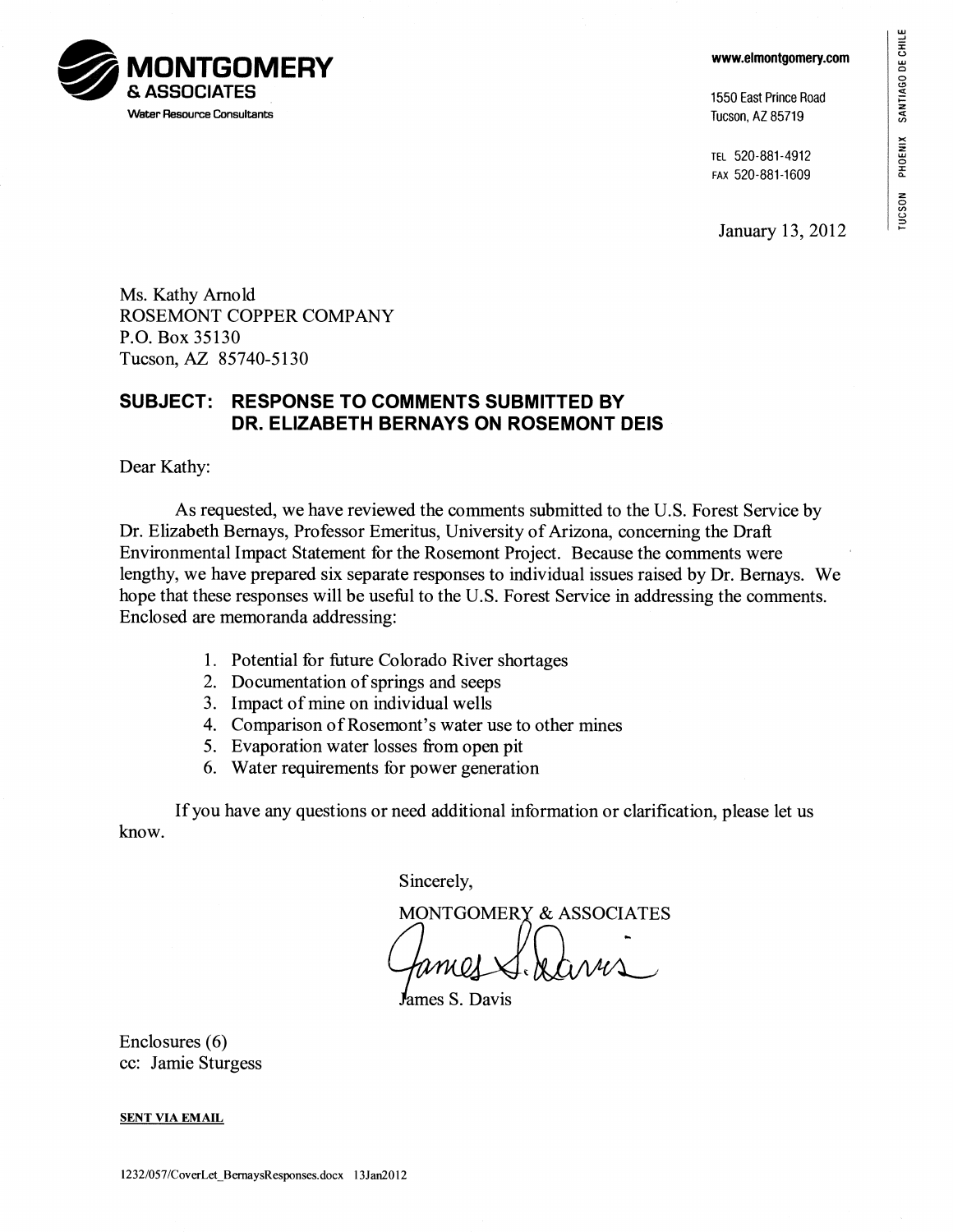

management is not immutably cast in stone. Rather, as the impact of the policies are observed, they are modified over time by all of the Colorado Basin states, stakeholder tribes, economic and water interests, environmental and public interest groups, Mexico, and the Bureau of BOR as the federal manager of the River water supply and plumbing. When consensus develops that problems are emerging with River operations, the states and federal government (and Mexico, if international issues are involved) activate their planning mechanisms to assess the problem, and to develop and implement solutions and compromises.

The reality of this decision-making process doesn't make for attention-grabbing headlines, but it works well to balance the needs of the many interests along the River. The proof of the effectiveness of this process is that only once in 90 years of River management, despite a system that is over-allocated and has had to accommodate many substantial new demands since its inception, has a major interstate River issue had to be resolved in court. That is a truly remarkable record.

The following discussion traces the history of Colorado River allocation, summarizes historic and projected River flows, and describes shortage planning efforts to date. The memo includes a discussion of the effects of a future shortage on the availability of Colorado River water to Arizona, the Central Arizona Project (CAP), and, ultimately, to Rosemont Copper. The conclusion in terms of Rosemont is that water supplies will be available in sufficient quantity to accomplish all of the planned replenishment within the time frame of planned mine operations. The only major uncertainty will be how much Rosemont will have to pay for those supplies.

The following analysis documents that a future shortage on the River will likely cause water prices to rise substantially compared to current levels. In anticipation of this, Rosemont has already taken several steps as part of its water acquisition strategy. First, Rosemont purchased a large "insurance policy" by expending millions of dollars to store more than a third of its projected future water demand. This storage program will buffer future pricing shocks. Second, Rosemont is likely to complete pre-storage during the first 15 years or so of mine operations, during a period when any shortages would likely be shallower and shorter than in later decades. Third, the quantities of water that Rosemont needs are small relative to the system capacity. Finally, Rosemont has initiated and invested millions of dollars in a cooperative regional effort to provide the infrastructure to recharge its replenishment water in close geographic proximity to its planned pumping locations in the Green Valley/Sahuarita area. Neither the committed replenishment nor the new recharge project is legally required, and these steps are being pursued voluntarily by Rosemont. It is worth noting that the two major groundwater users in the area, each of which pumps about 5 times the planned Rosemont pumping, has not taken either of these steps to offset pumping impacts on the aquifer. The Rosemont plan is the first such completely voluntary program among major agricultural and industrial users in the state to completely replace all groundwater pumping.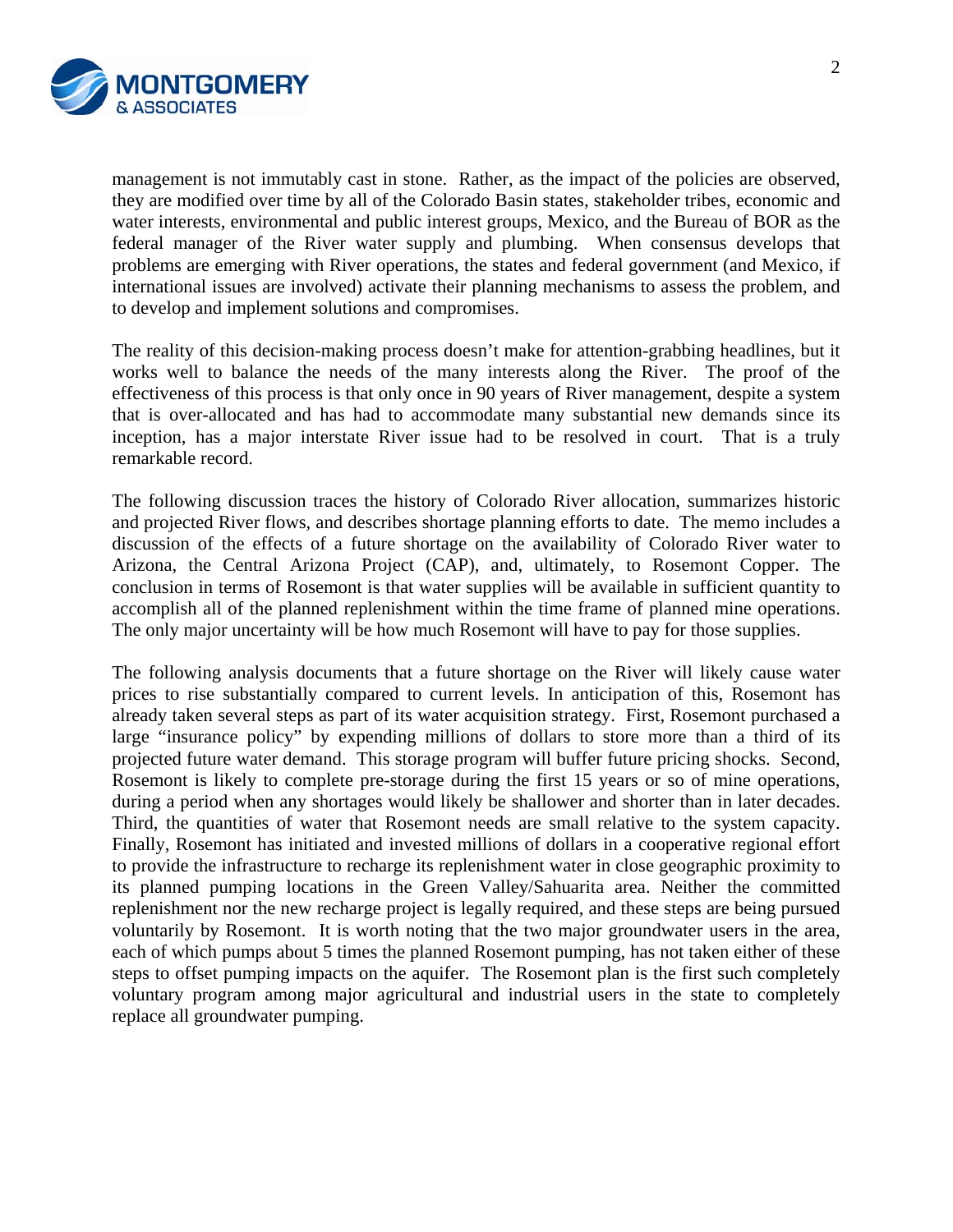

# **THE HISTORY OF COLORADO RIVER WATER SUPPLY ALLOCATION**

## **1922 Colorado River Compact**

The Colorado River Compact (Compact) was approved by Congress in 1922. This relatively short document, signed by all seven states in the Colorado River Basin, has proven to be farsighted and resilient. It was the first interstate river apportionment compact negotiated between states sharing a river system. Previous disagreements between states over streamflow apportionment had generally ended up in court. The Compact is the foundation for all of the subsequent Law of the River (treaty, statutory, administrative, regulatory, judicial) developed in the past 9 decades.

The Compact divides the Colorado basin into the Upper Basin and the Lower Basin, with the dividing line at Lee Ferry in Arizona (Article II(e)).<sup>2,3</sup> The first level of apportionment of River supplies is included in Article III of the Compact. Subsection (a) allocates the "exclusive beneficial use of 7,500,000 acre-feet (AF) of water per annum" each to the Upper and Lower Basins.<sup>4</sup> The compact states that, "The States of the Upper Division will not cause the flow of the river at Lee Ferry to be depleted below an aggregate of 75,000,000 AF for any period of 10 consecutive years...".<sup>5</sup> This provision effectively gives the Lower Basin states (Nevada, California and Arizona) priority over the Upper Basin states for the first 75,000,000 AF every 10 years, which in operational criteria has been translated to 7,500,000 AF per year.

Priority under future shortage conditions was also considered in the Compact, although it would take more than 20 more years to quantify it. In any future treaty allocation of River water to Mexico, that obligation shall first be met from any surplus supplies available, and then split evenly between the Upper and Lower Basin. Specific language states, "…whenever necessary the States of the Upper Division shall deliver at Lee Ferry water to supply one-half of the deficiency so recognized *in addition to that provided in paragraph (Subsection) (d).*<sup>"6</sup> (Italics added for emphasis.) Thus, in addition to the 75 million AF every 10 years, the Upper Basin has an additional obligation to deliver up to one-half of any future Mexican treaty obligation every year in which system surpluses do not cover the treaty requirement.

The Compact further protected the rights of the holders of present perfected rights, which refer to beneficial uses of River water that were already established at the time of the Compact approval.<sup>7</sup> These rights, in whichever state they were located, were assigned first priority for available

1

<sup>&</sup>lt;sup>2</sup> Colorado River Compact, 1922, Article II(e) – ( g)<br><sup>3</sup> Note that Lee Ferry in this context refers to the hydrologic divide between the Upper and Lower Basins, and is located 1 mile downstream from the location of Lee's (or Lees) Ferry that is commonly shown on maps. More detail on this historical fact can be found at <u>http://wwa.colorado.edu/treeflow/lees/compact.html</u><br><sup>4</sup> Colorado River Compact, Article III (a)<br><sup>5</sup> Colorado River Compact, Article III(d)<br><sup>6</sup> Colorado River Compact, Article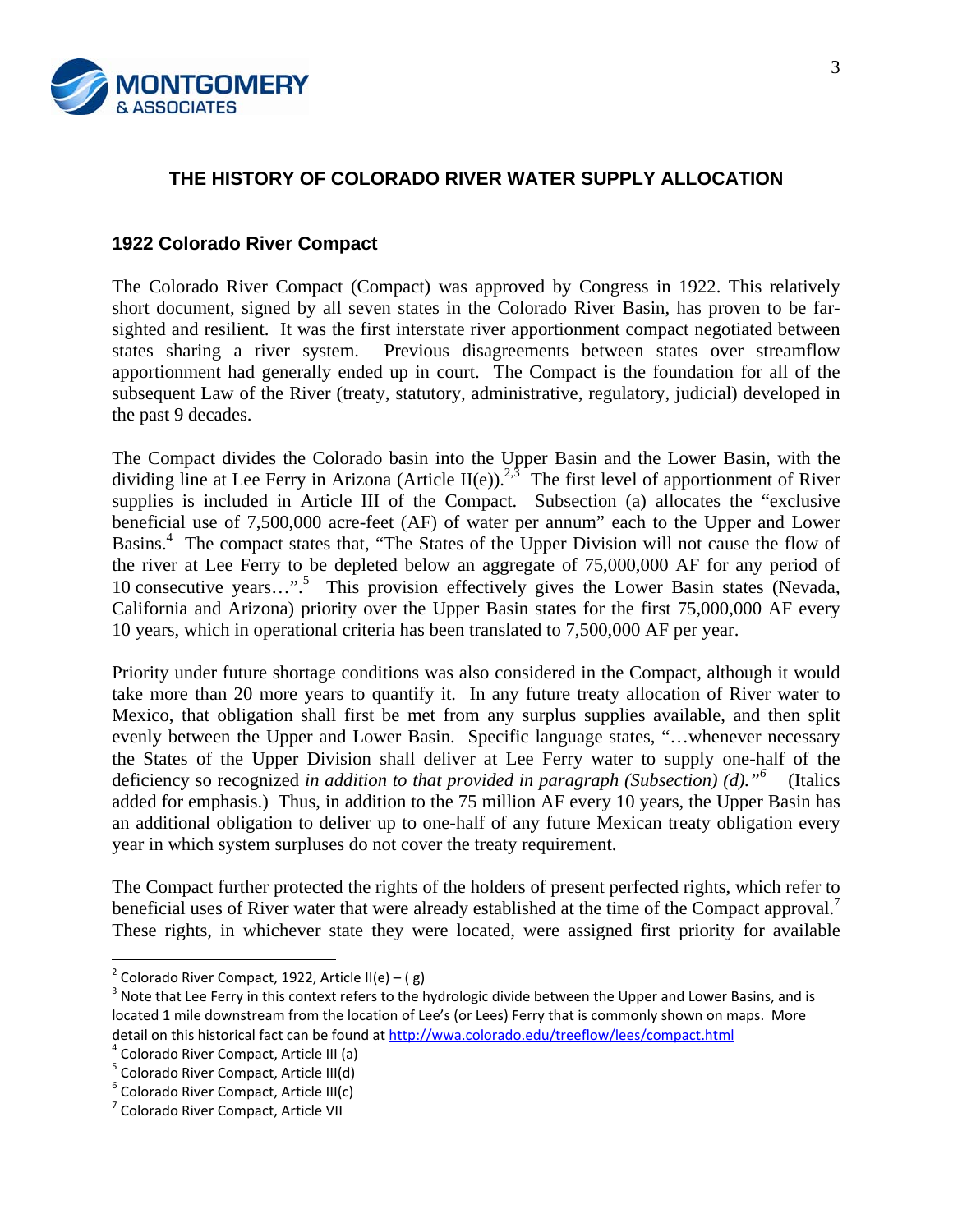

supplies. Since the majority of these rights are located in the Lower Basin, the Compact also provides an overlapping protection to the present perfected rights holders.<sup>8</sup> The Compact also provides the basic outlines of the River management and dispute resolution processes that have since evolved over time.<sup>9</sup>

## **1928 Boulder Canyon Project Act**

The primary focus of the Boulder Canyon Project Act, passed in 1928, was to authorize the construction and operation of Boulder Canyon Dam (now Hoover Dam), the All American Canal and its diversion dams, and attendant flood control and power generation facilities. The law also formalized the apportionment (later confirmed by the U.S. Supreme Court in 1963) of Lower Basin water between California, Arizona and Nevada.<sup>10</sup> The annual apportionments, with no specific prioritization between states, were 4.4 million AF to California, 2.8 million AF to Arizona, and 0.3 million AF to Nevada.

## **1944 Mexican Water Treaty**

The Mexican Water Treaty, passed in 1944, provides 1.5 million AF to Mexico in a normal flow year, and up to 1.7 million AF in a surplus year.<sup>11</sup> With respect to shortages, the treaty also provides that, in the event of "extraordinary drought", the water allocated to Mexico "will be reduced in the same proportion as consumptive uses in the United States are reduced."<sup>12</sup>

Relating this back to the 1922 Compact provisions that required the Upper Basin to deliver onehalf of Mexico's obligations, the combined body of law now required that the Upper Basin deliver at least 8.25 million AF per year to the Lower Basin (including Mexico's share). At the same time, the Lower Basin obligation to the states and Mexico total 9 million AF per year. Thus, a high certainty of future shortages of 0.75 million AF per year for the Lower Basin states was created. Lower Basin state water interests have always recognized that this meant that the first 0.75 million AF per year of shortages would fall mostly on their shoulders, with Mexico likely assuming a small share of the shortage.<sup>13</sup> For the Upper Basin, it meant that if the total River system shortfall was more than 0.75 million AF, the Upper Basin would have to absorb the entire remaining balance.

 $\overline{a}$ 

<sup>&</sup>lt;sup>8</sup> Colorado River Compact, Article VII<br><sup>9</sup> Colorado River Compact, Articles V and VI<br><sup>10</sup> Boulder Canyon Project Act, 1928, Section 4(a)<br><sup>11</sup> Mexican Water Treaty, 1944, Article 10<br><sup>12</sup> Mexican Water Treaty, Article 10<br><sup>1</sup> and an authorized treaty minute. It is estimated that a future Mexican shortage reduction from the obligation to deliver 1.5 million AF could be between 10 and 17 percent, depending on if deliveries will be reduced during shortage by an amount proportional to Mexico's share of total basin U.S. obligations of 15 million AF (10%) or just to the Lower Basin allocation of 7.5 million AF (17%).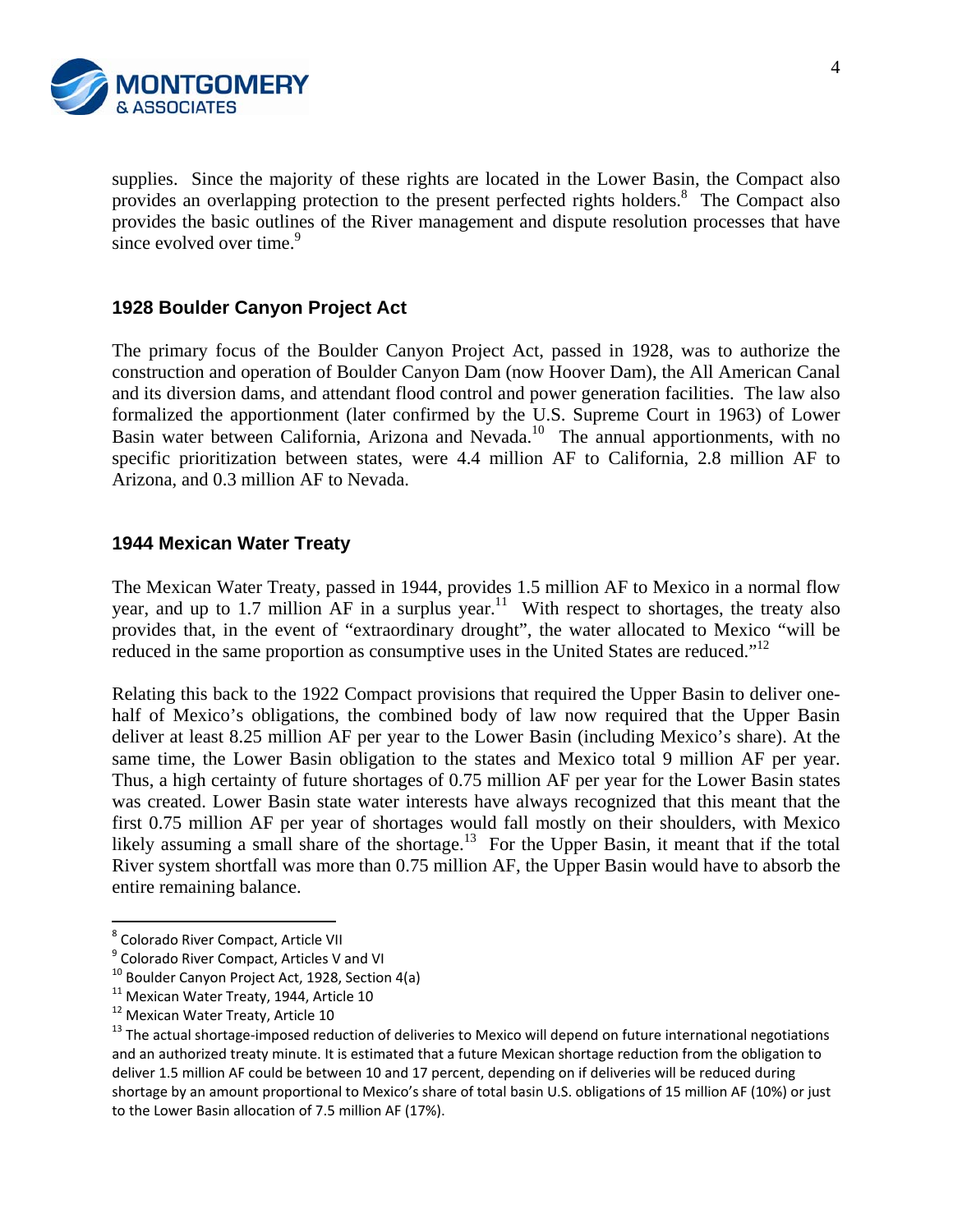

## **1948 Upper Colorado Water Basin Compact**

Only a few years after the Mexican treaty, the Upper Basin states completed the allocation of their River supplies.<sup>14</sup> The allocation (with the exception of the Arizona Upper Basin allocation, which was a flat 50,000 AF per year) was a pragmatic recognition of the shortage rules outlined in the Compact and the Mexican treaty. The Upper Colorado Water Basin Compact provided that, "To the States of Colorado, New Mexico, Utah and Wyoming, respectively, the consumptive use per annum of the quantities resulting from the application of the following percentages to the total quantity of consumptive use per annum apportioned in perpetuity to *and available for use each year by* (italics added for emphasis) Upper Basin under the Colorado River Compact..."<sup>15</sup> The percentages assigned in the compact are 51.75 percent to Colorado, 11.25 percent to New Mexico, 23 percent to Utah, and 14 percent to Wyoming. The adoption of these percentages, rather than quantified allocations, effectively institutionalized the fact that future shortages might create wide variability in the quantity of water legally "available for use" each year in the Upper Basin.

At this point in history, the basic outlines of the River's shortage management program have emerged. The Lower Basin plus Mexico have priority over the Upper Basin for 8.25 million AF per year. In order to meet that delivery obligation, the Upper Basin (except for the small number of present perfected rights) must limit its usage to water supplies in excess of that delivery requirement. In a shortage year, the Lower Basin states must absorb the 0.75 million AF per year differential between the 8.25 million AF of guaranteed Upper Basin deliveries and 9.0 million AF of apportionments and treaty commitments. If an international shortage-sharing agreement is reached with Mexico, Mexico will share in a small portion of this shortage (estimated to be between 10 and 17 percent).

## **1964 Arizona v California Supreme Court Decree**

Among other things, the 1964 *Arizona v. California* Supreme Court Decree settled the apportionments between the Lower Basin States by affirming the Congressional apportionments set forth in the 1928 Boulder Canyon Project Act.<sup>16</sup> This ruling set up California, which was already using much more than its apportionment, for future cutbacks if Arizona ever grew into its full apportionment.

The Court also introduced some uncertainty regarding shortage sharing, wherein it held that "…the Secretary (of the Interior) is not bound to require a pro rata sharing of shortages…", but is rather "…free to choose among the recognized methods of apportionment or to devise reasonable

 $\overline{a}$ 

<sup>&</sup>lt;sup>14</sup> The Upper Basin States include Wyoming, Colorado, Utah, New Mexico and, a small portion of northeastern Arizona that is upstream of Lee Ferry.<br>
<sup>15</sup> Upper Colorado Water Basin Compact (1948), Article III(a)(2)<br>
<sup>16</sup> Arizona v California Supreme Court Decree (1963), Section 1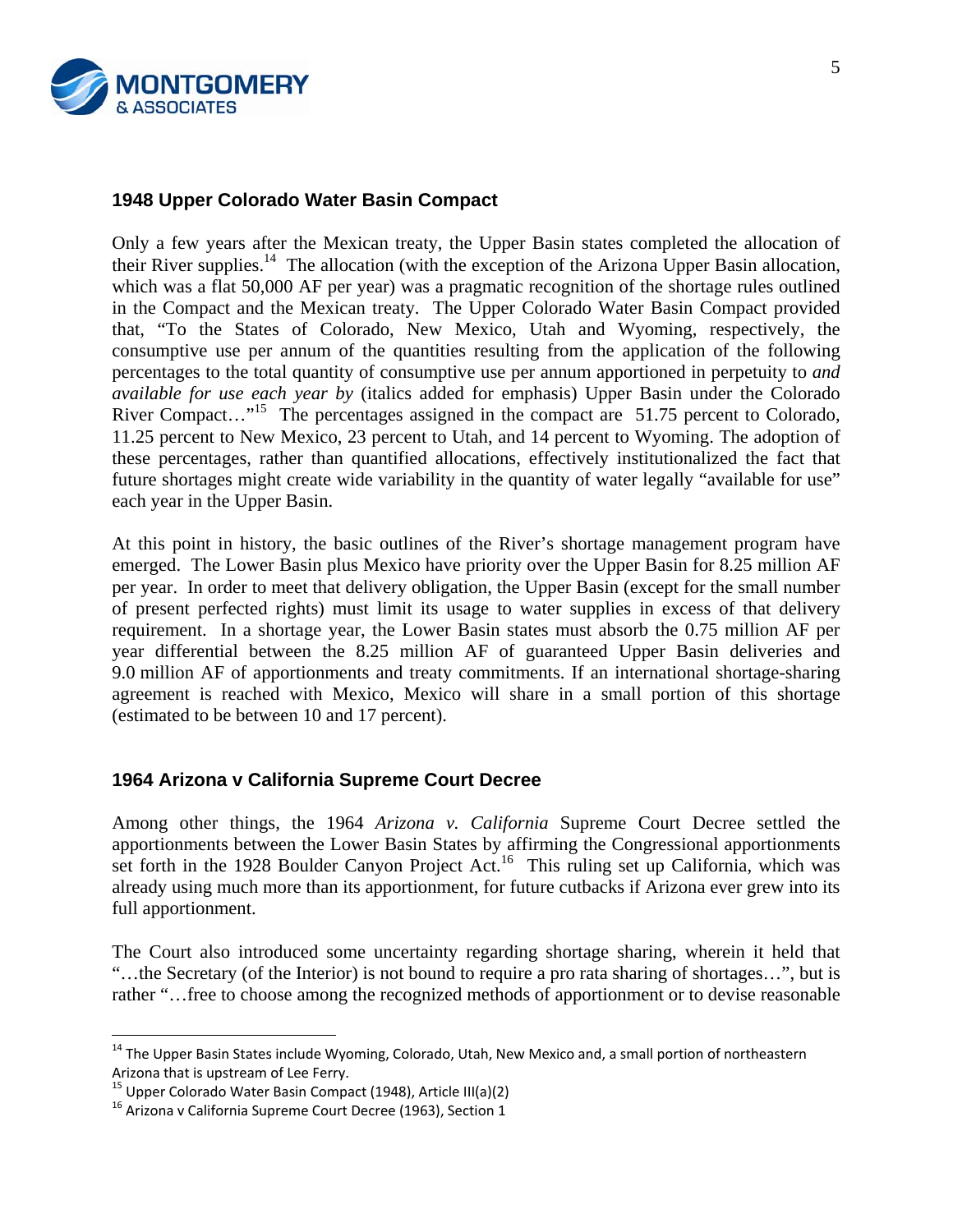

methods of his own..."<sup>17</sup> With this language, the Court appeared to take a step back from the trend toward increasing certainty about how shortages would be managed. It didn't take California long thereafter to impose a much more satisfactory (to California) shortage management regime.

## **1968 Colorado Basin Project Act**

The 1968 Colorado Basin Project Act was the culmination of the almost century-old dream of Arizona's water visionaries. It authorized the construction of the CAP to bring water from the Colorado River into the Phoenix area, Pinal County, and, ultimately, the Tucson area. Securing that authorization, however, was only accomplished after paying a heavy price to California interests with respect to how future shortages would be managed.

This law gave California's entire 4.4 million AF annual allocation higher priority than all of Arizona's remaining River water supply that was not yet under federal contract.<sup>18</sup> This remaining water was contracted after 1968 to CAP and to users along the Colorado River. This is Arizona Priority 4 (P4) water, and amounts to approximately 1.6 million AF per year. With the exception of a small shortage allocation to Nevada and the as-yet-unquantified shortage allocation to Mexico, therefore, only the Arizona P4 water users would have to absorb the future Lower Basin shortages of up to 0.75 million AF per year, as described above.

In practice, when Mexico takes a share of shortage, the full Arizona shortage (minus the small amounts to Nevada and Mexico) is likely to be about 0.65 million AF per year, which is 40 percent of the P4 water supply contracts. Since virtually the entire CAP supply is P4, the CAP system could experience shortages that approach 600,000 AF in a shortage year, with the balance of the shortage absorbed by on-River P4 contract holders. With the passage of the 1968 Act into law, California now had a strong position in any future shortage vis-à-vis its River allocation, leaving Arizona to address shortage management issues.

#### **SHORTAGE PLANNING**

As the preceding narrative illustrates, shortages have been anticipated since the very beginning of the development of the Law of the River. Indeed, sometimes as a subtext and sometimes as a prominent theme, the evolving key milestones in the Law of the River reflected the jockeying for relative position during shortages by states and other key interests. Even more important, though, was that the basic framework for shortage sharing was fairly well defined by 1968, during the first 50 years after enactment of the Compact.

<sup>&</sup>lt;sup>17</sup> Arizona v California, Section 3

 $18$  Colorado Basin Project Act (1968), Subchapter III, Section 1521(b),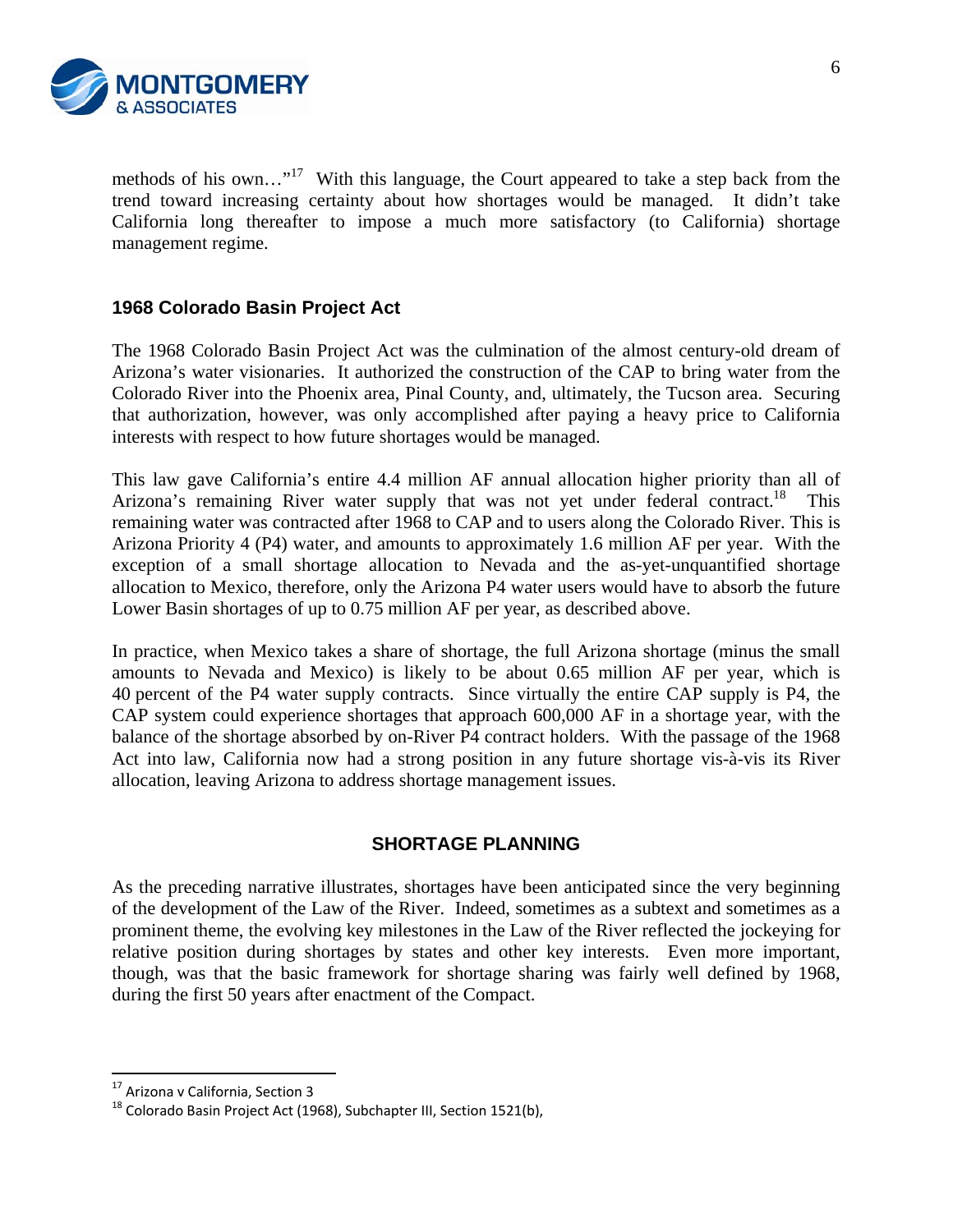

## **Basinwide Shortage Management**

Across the Colorado River basin, mitigating potential shortage impacts began almost 40 years ago—shortly after the passage of the 1968 Colorado Basin Project Act. The first major steps were taken with the 1974 Colorado Basin Salinity Control Act, which provided for the construction of a desalination plant at Yuma to treat agricultural return flow to a level acceptable for delivery as part of Mexico's treaty apportionment. After construction of the plant, however, the basin went into a period of high flows, resulting in annual surpluses that lasted until the year 2000. During this period of abundant supplies, the desalination plant was maintained but not utilized, and few additional shortage management steps were taken. One notable exception was the establishment of interstate water banking through the concept of "intentionally created unused apportionment" with rules adopted in  $1999^{19}$ . Additionally, though relatively inactive regarding shortage management, basin interests implemented a plan to facilitate the reduction of California's annual usage to 4.4 million AF, from about 5.2 million AF during this period. It was also during this period that the basin states began to wrestle with complex environmental preservation/enhancement issues along the River.

The period of relative inactivity in shortage management came to an end when the basin entered a period of prolonged drought starting in October 1999. During this period of below-average runoff in the Upper Colorado River Basin, though no shortages were declared, reservoir storage dropped well below half of capacity. Though storage levels have since recovered significantly (at the end of 2011, Lake Powell was at 66 percent of capacity and Lake Mead at 57 percent), this period of drought refocused the attention of basin water managers on planning for future shortages.

Building on the basic framework and institutions of the Law of the River, a number of major shortage management and resource optimization initiatives were adopted. The basin states began actively planning River supply augmentation efforts, and implemented a cloud-seeding program to enhance precipitation in the Upper Basin. The basin states also funded several water conservation and transfer initiatives. Among these initiatives were construction of Brock Reservoir along the All American Canal, the use of which prevented the release of an extra 100,000 AF of water to Mexico in 2011; lining of the All American Canal to virtually cease seepage losses; development of fallowing agreements between urban and agricultural users in California to shift water to urban uses, and between BOR and farmers in Arizona to provide water for environmental uses; and continued salinity control work throughout the River basin. During this period, BOR began to more closely monitor usage by its many contractors and require payback of excess diversions. The basin parties also agreed on a new concept called "intentionally created surplus" to allow storage of state-controlled water supplies in Lake Mead under specific tightly-defined conditions.<sup>20</sup> Additionally, the basin interests agreed on specific reservoir "equalization" rules that allow for joint management of Lakes Mead and Powell to

<sup>&</sup>lt;sup>19</sup> Interstate Water Banking Rule, CFR 43, part 414, 1999

<sup>&</sup>lt;sup>20</sup> Colorado River Interim Surplus Guidelines, Bureau of Reclamation, Record of Decision, Final Environmental Impact Statement, January 2001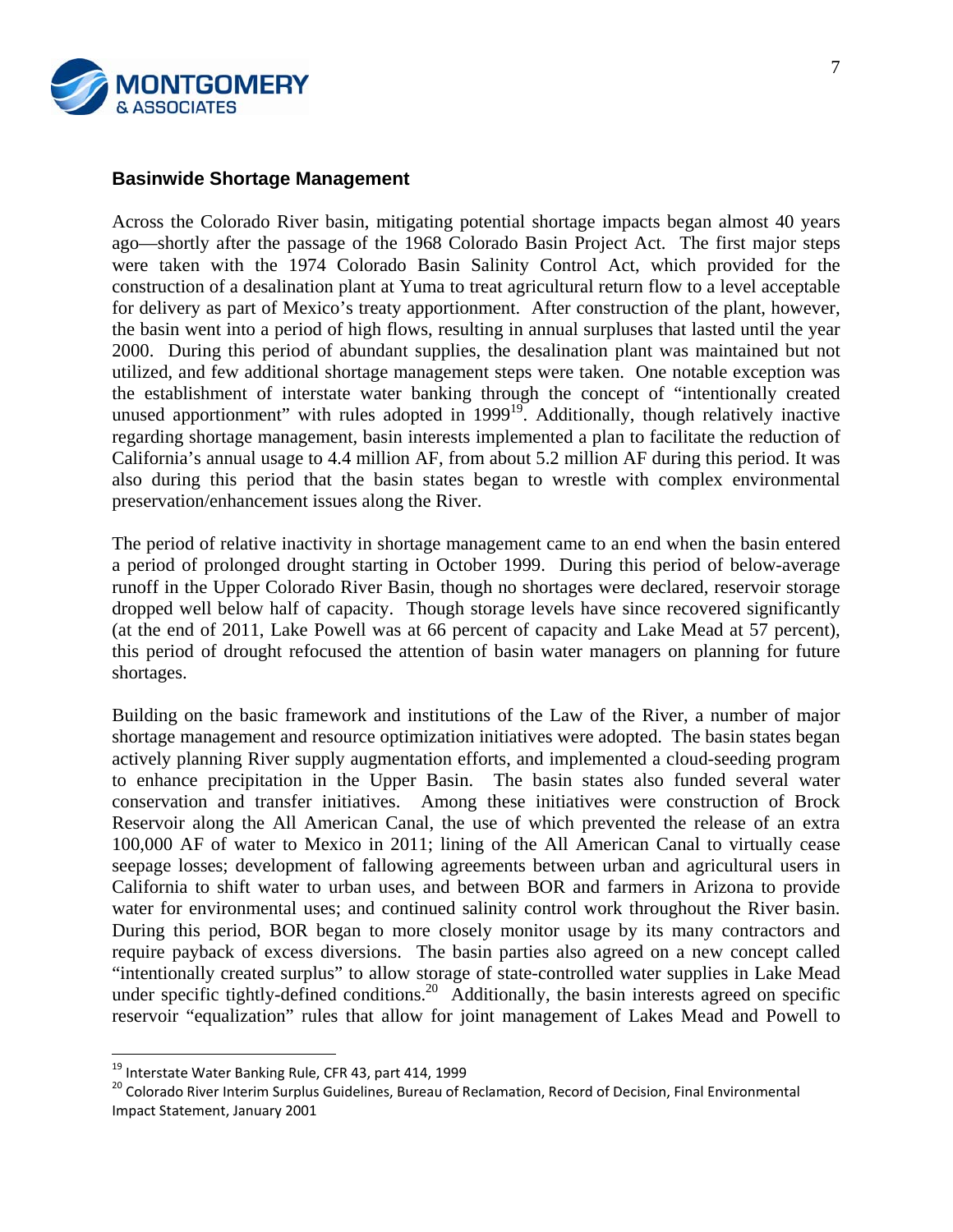

optimize the many benefits of the River system (including power generation, water supply, flood control, recreation, environmental) in normal, shortage, and surplus conditions.

Perhaps most important from Arizona's perspective, the basin states and federal government worked out an initial agreement for shortage sharing in the lower basin. The Interim Shortage Sharing Guidelines<sup>21</sup> specified the Lake Mead reservoir levels at which shortage declarations would be made, the actual amount of delivery reductions that would be required at each shortage level, and the amount of shortage Arizona would have to absorb for each of the three shortage levels. The three shortage levels are triggered when Mead's elevation drops to 1,075, 1,050 and 1,025 feet above mean sea level, respectively. Arizona Colorado River Priority 4 water contracts will be cut back from normal year deliveries of 2.8 million AF to 2.48, 2.40, and 2.32 million AF each year, respectively, as the progressively lower levels of Lake Mead elevation are reached during a drought. Referring back to the discussion above, the initial shortage reduction to Arizona of 0.32 million AF is about half of the 0.65 million AF per year of expected Arizona maximum shortage before the burden of shortage absorption shifts to the Upper Basin states.

## **Scripps Institution of Oceanography (Scripps) Studies**

Thus far, this memorandum has attempted to provide a cursory introduction to the evolution of the Law of the River, which provides a robust framework for managing the highly variable natural flow of the Colorado River in a way that smoothes variations in flow from year to year, providing reliability to those that depend on the River for water supplies. Without the laws, policies, operational criteria, and storage capacity that have been developed over the last 90 years, the Colorado River system would not be able to provide a reliable water supply to these users. Clearly, they are integral to the system.

It is puzzling, therefore, when studies predicting the state of the water supplies in the system do not explicitly account for the complexities and detail of either the Law of the River or the institutional processes established over the past 90 years. Furthermore, because this omission would naturally facilitate dire conclusions, such studies are easily sensationalized. Two recent studies from the Scripps Institution of Oceanography are provided here as examples of this phenomenon, having garnered wide and sustained press coverage, particularly following the release of the initial study.

The Scripps press release about the initial 2008 study stated, "The researchers estimated that there is a 10 percent chance that Lake Mead could be dry by 2014. They further predict that there is a 50 percent chance that reservoir levels will drop too low to allow hydroelectric power generation by 2017." Finally, it stated, "There is a 50 percent chance Lake Mead …will be dry

<sup>&</sup>lt;sup>21</sup> "Interim Shortage Sharing Guidelines", Bureau of Reclamation, Record of Decision, Final Environmental Impact Statement, Colorado River Interim Guidelines for Lower Basin Shortages and the Coordinated Operations for Lake Powell and Lake Mead, December 2007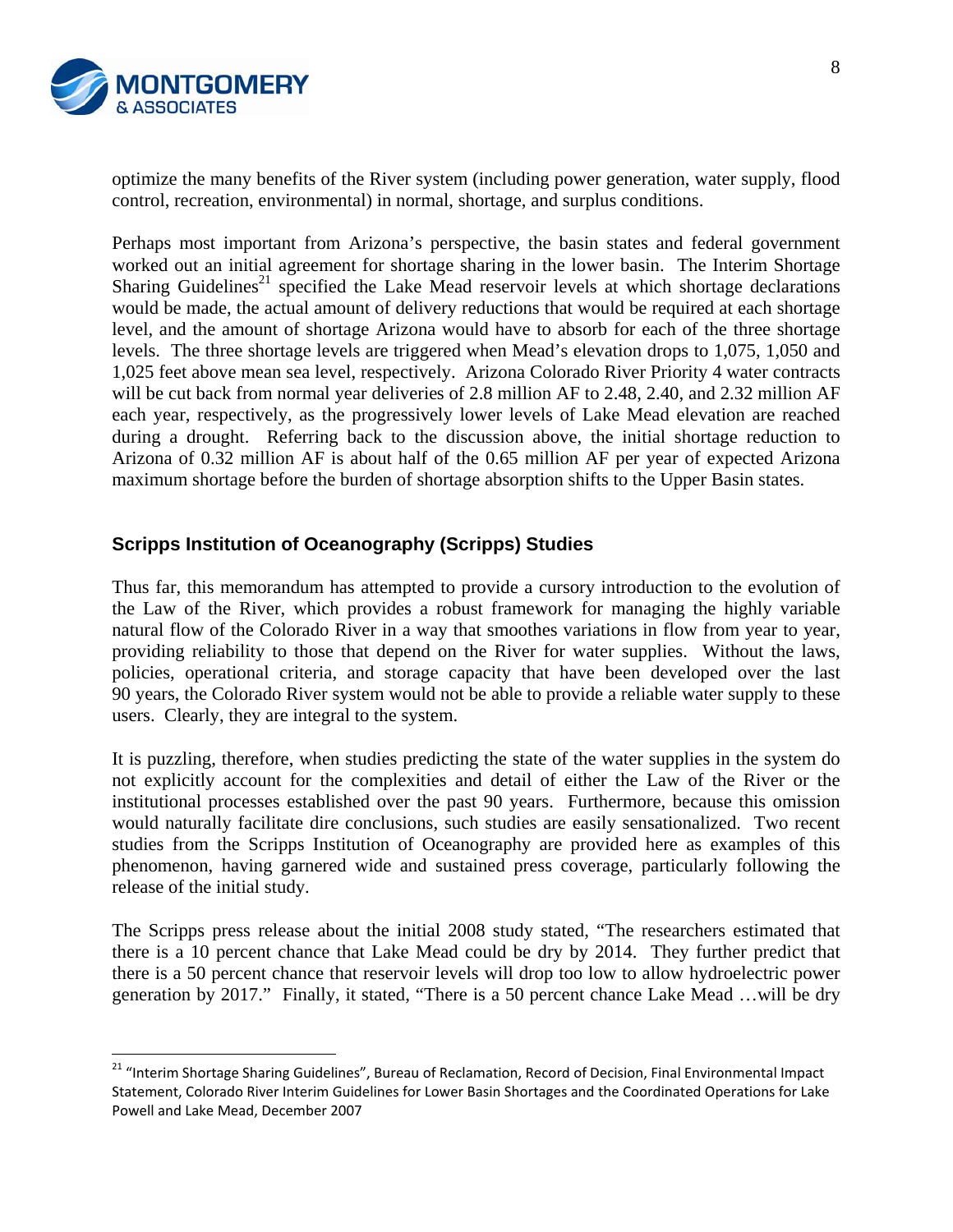

by 2021 if climate changes as expected and future water usage is not curtailed....".<sup>22</sup> Although these conclusions were repeated on headlines across the country, the fundamental reality of this study is that the researchers did not actually account for how curtailment would be instituted according to the Law of the River and its planning mechanisms.

Although echoes of the initial study continue to appear in the media and commentary from the general public, succeeding events prompted the authors to issue a far less alarmist study just 14 months later in the *Proceedings of the National Academy of Sciences*. Quoting a 2009 press release, "The new study assumes instead that enough water would be retained in the reservoir to supply the city of Las Vegas, and examines what delivery cuts would be required to maintain that level." This revision was clearly designed to incorporate the basis of the Lower Basin shortage sharing agreement adopted in 2007, before the first Scripps study. Not surprisingly, after adjusting for the goal underpinning this agreement, the Scripps researchers came up with numbers similar to what the basin planners had been working with for years: "…reductions in the runoff that feeds the Colorado River… could short the Southwest of [400,000 AF] of water per year 40 percent of the time by 2025." However, despite this positive development, one of the researchers made the following comment: "People have talked for at least 30 years about the Colorado being oversubscribed but no one ever put a date on it or an amount. That's what we have done."<sup>23</sup> This statement indicates that the researchers were not engaged with (or perhaps aware of) the modeling predictions and planning work extending over the previous decades within the basin. This is but one example of how it is not commonly understood that basin planners have acknowledged the eventuality of shortage and have worked continuously for many decades to develop strategic approaches to managing its impacts. The system that has evolved may not be to everyone's liking, but it will have real mitigating impacts on future periods of relative scarcity, and projections that ignore these impacts are misleading at best.

#### **SHORTAGE MANAGEMENT IN ARIZONA**

In addition to and parallel with the basin-wide efforts to plan for shortages of Colorado River water, Arizona water managers and planners have developed a set of institutions, laws, and policies to plan for the unique impacts of shortage to Arizona. When the Compact was enacted in 1922, the Lower Basin states all were expected to absorb a shortage in the amount proportional to their allocation for the Lower Basin—about 40 percent of the shortage for Arizona. When forced into junior status to all of California's allocation by the 1968 Colorado River Basin Act, Arizona's water planners had to shift their contingency planning to absorbing and managing more than 80 percent of lower basin shortages. As discussed above, that quantity could be as much as 0.65 million AF per year in a severe drought. However, modeling performed by CAP and BOR indicates that level of shortage does not have a high probability for

<sup>&</sup>lt;sup>22</sup> Scripps Institute of Oceanography press release, http://scrippsnews.ucsd.edu/Releases/?releaseID=876, dated February 12, 2008<br><sup>23</sup> Scripps Institute of Oceanography press release, http://scrippsnews.ucsd.edu/Releases/?releaseID=977, dated

April 20, 2009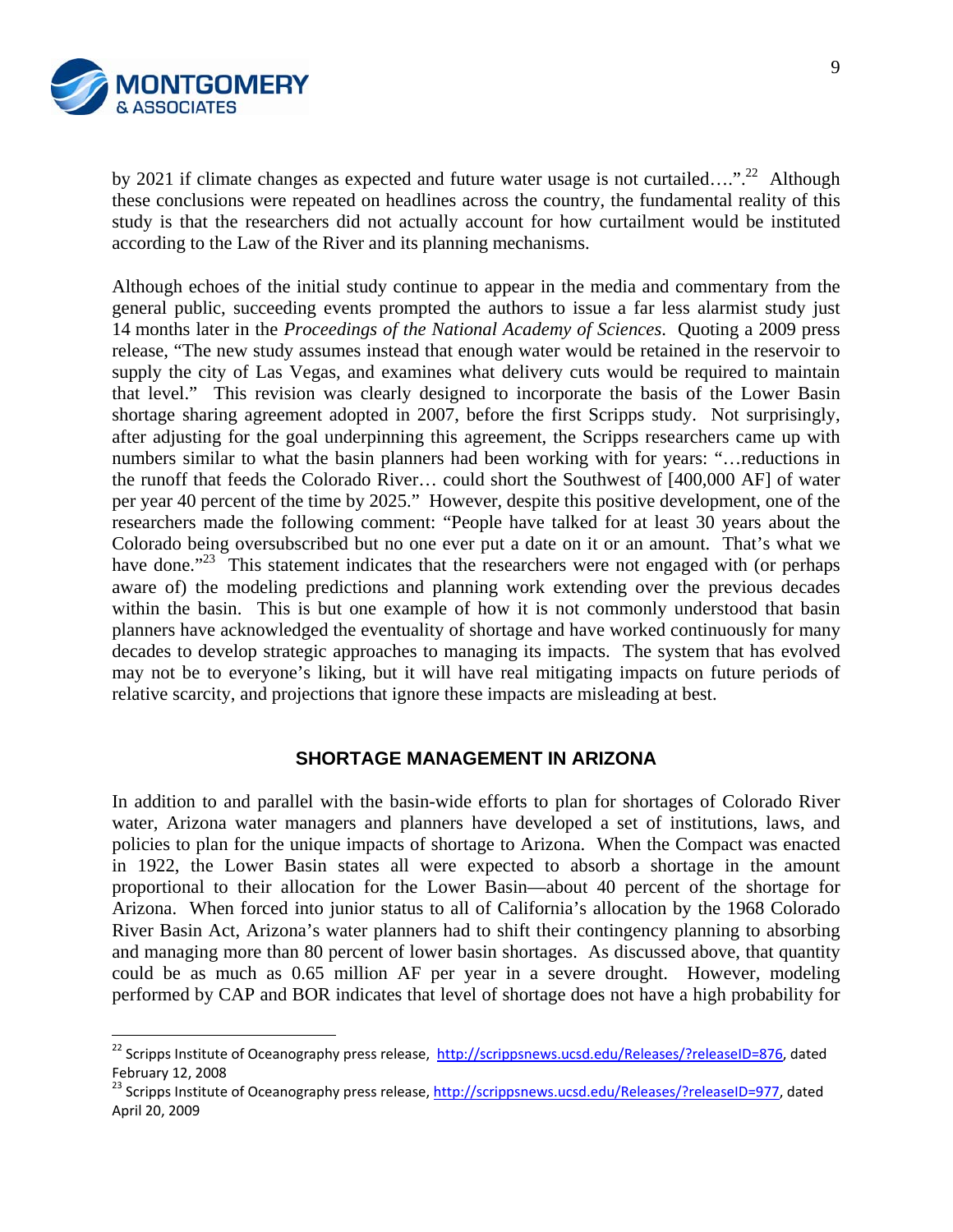

1

15 years or more, though a somewhat lower level of shortage is more likely. Therefore, in the Lower Basin shortage sharing agreement that is now in place, Arizona plans for shortage of up to 0.5 million AF per year, and milestones have been established to provide several years of warning if this level of shortage appears likely.

Over the past 90 years, Arizona interests have developed, implemented, and funded a multifaceted and robust shortage planning and management program for Colorado River water users. This program is more fully developed than any similar program in a Western state. A full explanation of this program is beyond the scope of this memorandum. The following limited discussion will review a few of the key shortage management elements: the differentiation of Colorado River water supplies into multiple priorities; underground storage and recovery; development of water markets; and the flexibility to provide local solutions to shortage.

As previously discussed, the Arizona shortages must be absorbed almost entirely by Priority 4 ("P4") contract holders, which consist of CAP (about 90 percent of P4 water) and certain users along the Colorado River (about 10 percent of P4 water). In a farsighted move, CAP water was also prioritized, resulting in supplies that are well-protected against shortage (municipal and industrial (M&I) and Indian priority water) and those that get cut back first with a shortage declaration (non-Indian agricultural (NIA) priority water). The lowest priority CAP water is "excess water" and is made available only on an annual basis. Excess water is water that is not utilized in a given year by contract holders along the River and subcontract holders on the CAP system, plus some sporadic inflows from the Agua Fria River into Lake Pleasant.

The NIA subcontracts will eventually total approximately 350,000 AF of annual supply, while the long-term excess water supply continues to decrease and will likely eventually average about 100,000 AF per year. Together, these lower-priority supplies will likely make up most or all of the CAP shortage share.

In order to manage any water shortage that might exceed the NIA subcontracts and excess supply, plus the shortages that would otherwise have to be absorbed by small cities along the River, Arizona also established the Arizona Water Banking Authority (AWBA). Among its activities, AWBA has the statutory authority to store water in Underground Storage Facilities (USFs) for recovery in times of shortage for CAP M&I subcontractors, Indian settlement water, and Colorado River P4 contractors. AWBA has received funding totaling hundreds of millions of dollars for these purposes, and to date has stored approximately 3 million AF of water for these purposes.<sup>24</sup> Thus, even when the shortages at some future date begin to cut into M&I supplies, Arizona holds a large bank account of credits to be recovered from aquifers when needed.

In addition to the prioritization of supplies and AWBA storage, Arizona has also permitted and, to some extent, encouraged the development of limited free market mechanisms to further

<sup>&</sup>lt;sup>24</sup> 2010, Arizona Water Banking Authority, 2010 Annual Report, submitted July 1, 2011; through calendar year 2010, AWBA has accrued 2,965,275 AF of credits for intrastate storage purposes.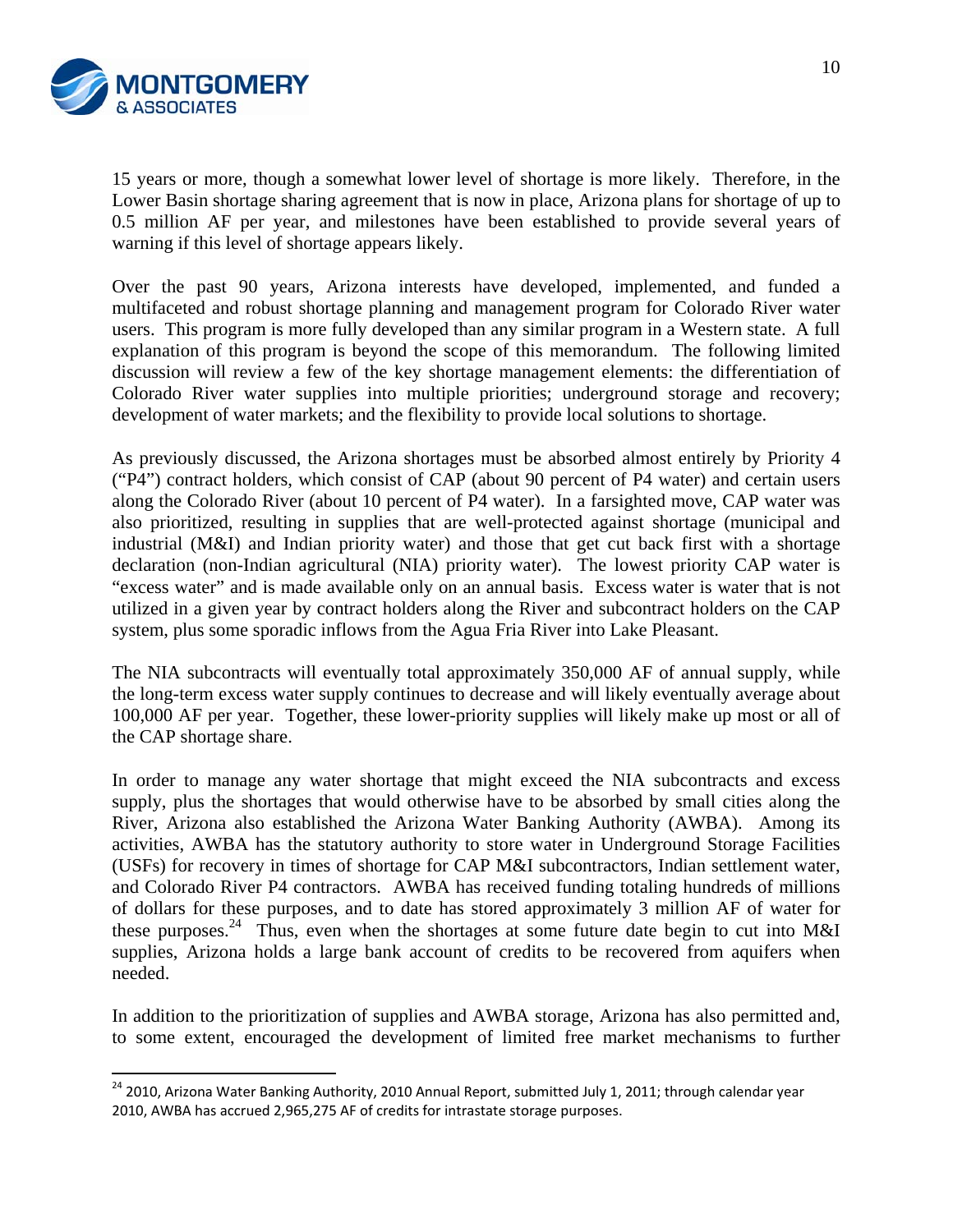

facilitate allocation of supplies during shortages. Municipalities and private entities alike have stored water underground to accrue long-term storage credits like those held by AWBA. The number of credits held by these entities now exceeds the amount held by AWBA. Over the past few years an active trading market has developed for these credits. For example, significant quantities of Indian CAP water have been leased to municipalities. Additional leases, particularly short-term leases during shortages, could be entered into in the future. Though pretty well-developed in California, temporary fallowing arrangements between farmers and urban/industrial/environmental users in Arizona are still in their infancy, but will be a more important market tool in the future, particularly as shortages develop.

The final key element of Arizona's shortage management planning activity is the effort to tailor shortage responses to local geographic areas. The Colorado River P4 municipal users are entirely dependent on their River supplies. Therefore, exchange agreements have been signed that will enable these cities to use River water in a shortage that would otherwise be diverted to a more senior user, while stored water supplies in the central part of the state are recovered to replace the water the more senior user "forbears". Some communities in central and southern Arizona (notably Tucson) have robust wellfields and underground storage capacity, and may therefore agree to receive credits for groundwater pumping so their CAP supplies can go to a community like Phoenix, which needs surface water supplies for its treatment plants. As communities and industrial users each consider and plan for their own responses to shortage, a range of plans is emerging that allows for optimization of supply utilization.

## **How Shortages Are Mitigated: An Example from California**

"Shortage" is a word that tends to invoke anxiety, particularly in association with important resources like food or water. Food shortages, for example, can have serious consequences in developing countries: if a grain shortage develops suddenly and without warning, its impacts can be severe. However, earlier sections of this memorandum have attempted to show that, contrary to popular image, shortages of water in Arizona differ from dire shortages of this sort in important ways: they develop more gradually; they are fully expected to occur at some point, providing ample lead time for planning; a proven and flexible legal and operational system is in place to manage the cascading impacts of supply shortage; and the Lower Basin water community already has considerable experience dealing with both chronic and acute water scarcity. In fact, "acute water scarcity" is probably a more useful term than "shortage" for purposes of thinking through the nature and effects of a temporary future reduction in available water supply, principally because it will be marked not by a departure from current activities, but rather an intensification of practices that occur every day in the business of water management.

Southern California's experience with shortage provides an instructive example of what happens when water supplies become acutely scarce. In the wake of the 1963 *Arizona v. California* Supreme Court decision, it was clear that the Metropolitan Water District of Southern California (MWD) would need to relinquish "squatter's rights" to the 800,000 AF/year of Colorado River water in excess of California's allotted 4.4 million AF that Arizona would soon siphon off the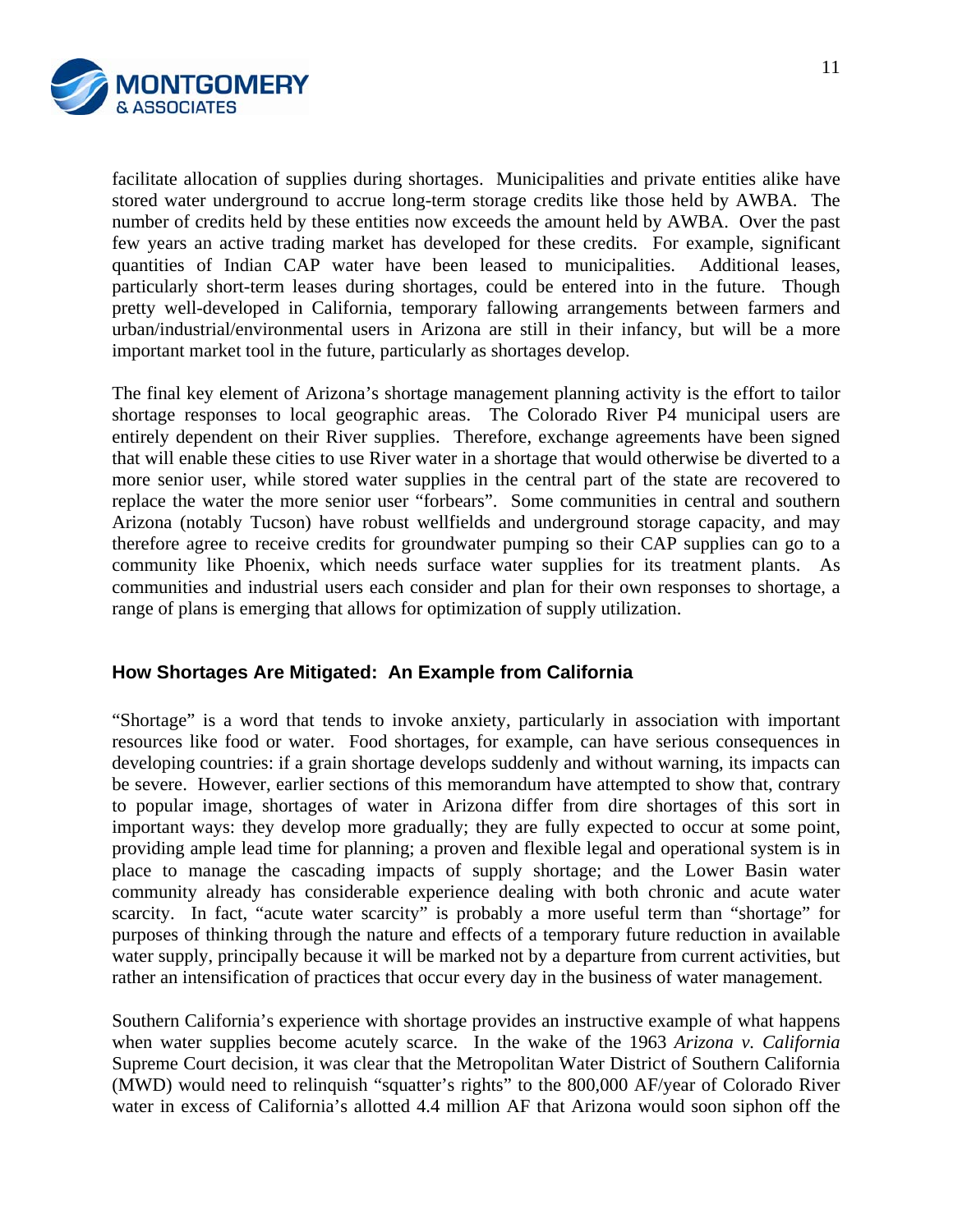

river as CAP water. In contrast to the irregular, temporary episodes of water shortage along the river that will impact Arizona in the future, MWD was forced to permanently reduce importation of Colorado River supplies by approximately 50 percent. As it would turn out, endangered species litigation in the Sacramento-San Joaquin Delta would develop over this same time period and present a second major supply constraint for MWD by threatening to limit water available from the State Water Project. In response to the dual threats to its two major water supplies, MWD responded with multiple initiatives, including developing additional sources of imported and local water supplies; implementing demand reduction and efficiency improvements; constructing additional surface and groundwater storage facilities; increasing the supply and reuse of reclaimed water; recovering and treating contaminated groundwater; and charging certain entities water rates that reflect the marginal cost of developing new, more expensive supplies.<sup>25</sup> New water sources developed by MWD included interstate storage credits; transfers of water rights from northern California; desalination; and agricultural water lease deals with Imperial Irrigation District and Palo Verde Irrigation District, two districts which together hold rights to about three-quarters of California's allocation of Colorado River water.<sup>26</sup>

MWD's response to shortage illustrates that even in the event of a permanent supply shift, there are numerous ways to resolve the resulting demand-supply imbalance, notably a plethora of opportunities to develop substitute supplies. The popular image of shortage desiccating the landscape is wrong because it implicitly assumes both a vertical supply curve and a lack of active managers at the helm, when in fact there are many supplies available at many different prices and managers are devoted to developing them early in anticipation of shortage. As MWD proved in the two decades between 1985 and 2005, adapting to a smaller supply and larger demand in essence means simply moving up the supply curve to more expensive supplies. As more expensive supplies are added to the portfolio, the cost of water rises. As the cost of water rises, more and more customers make decisions to reduce water use, and water demand in the aggregate falls. In light of this dynamic process, the question in shortage is not whether water will be available at all, but rather, how much it will cost on the margin?

## **ROSEMONT REPLENISHMENT WATER SUPPLY PLAN**

Replenishment water is needed by Rosemont for two reasons. First and foremost, Rosemont made the commitment at the inception of its mine planning process, even before it closed the acquisition of the property, to replenish 105 percent of the water supply it would pump for mine operations. This commitment, plus an operation designed and engineered to be the most efficient water user among all US copper mines in terms of gallons per pound of copper produced, reflects an unprecedented breakthrough in Arizona mining operations. Rosemont was (and still is) under no legal obligation to either use the water-saving ore-processing technologies it adopted or to

<sup>&</sup>lt;sup>25</sup> MWD website. http://www.mwdh2o.com/mwdh2o/pages/yourwater/supply/colorado/colorado01.html. Accessed 1/5/2012.<br><sup>26</sup> Zetland, 2011. A tale of marketing irrigation water: California's PVID and IID. American Water Resources

Association Annual Meeting, November 9, 2011.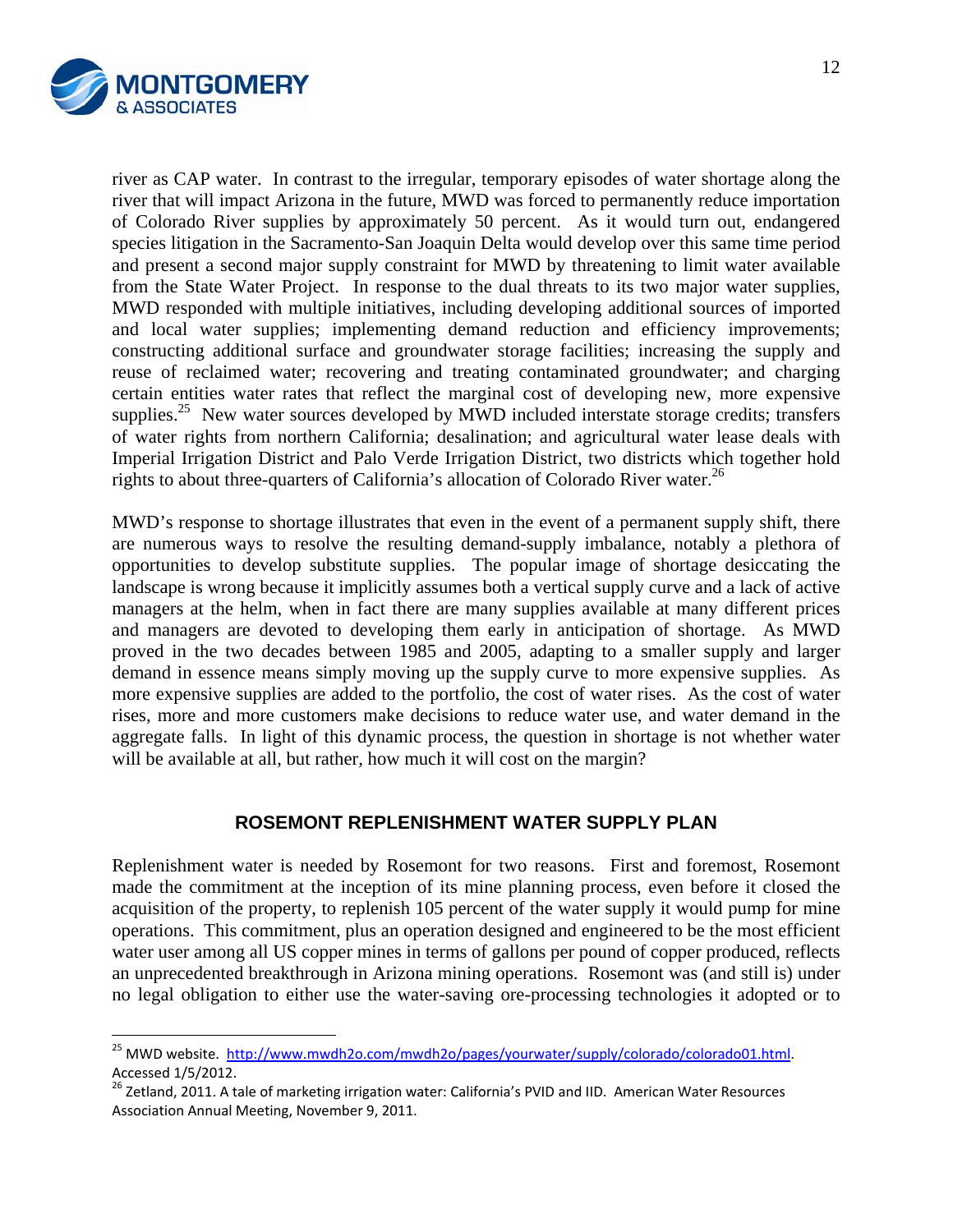

replenish any of the water it will utilize in the mining and processing operations. These actions were part of Rosemont's business plan to develop as sustainable a mining operation as possible. The second reason Rosemont needed a replenishment supply was the fact that the southern portion of the CAP delivery system (from Picacho Peak to the terminus at Pima Mine Road south of Tucson) was engineered to require annual maintenance shutdowns (and therefore no water deliveries) for several weeks up to nearly 3 months every autumn. Since the CAP system could not deliver a reliable, continuous source of mine water supply, a production wellfield was a requirement for mine operation. Therefore, in order to meet its replenishment commitment, Rosemont would have to be prepared to acquire and recharge enough water to replenish all the pumped groundwater plus 5 percent.

The Rosemont water planning team is committed to acquiring approximately 120,000 AF of total replenishment water supply. This planning team was formed in 2006 to address both the replenishment water supply and the actual mining water supply/transmission issues at the same time. With the Law of the River elements described above either in place or under development, with all long-term Arizona CAP water supplies either allocated or unlikely to be accessible to an industrial user, and with the River basin in the midst of a multi-year drought that had all planners in the basin anticipating and beginning to plan for possible shortages, it was clear that the replenishment program would have to rely on the ability to acquire and combine water supplies on a shorter-term basis to meet the commitment. For economic and strategic reasons, it was also important to get started on replenishment before the mine was operating to ensure that, in any given year, Rosemont did not have to purchase replenishment supplies, but instead utilize supplies that had been pre-stored. Thus, the water planning team designed, and Rosemont implemented, a replenishment plan that has now been in effect for 4 years.

The replenishment plan has several key goals:

- (1) Replenish 105 percent of the amount of groundwater used by Rosemont in its mine operations.
- (2) Utilize primarily short-term water supplies available through the CAP system to accomplish the replenishment program.
- (3) Stay ahead of the actual mine water utilization so that Rosemont never plays "catchup".
- (4) Recharge in the closest available facility within the Tucson Active Management Area (AMA) to the mine production wellfield at the time of recharge.
- (5) Work with Green Valley-area interests to try to develop a recharge facility in close hydrologic proximity to the Rosemont wellfield, if possible.
- (6) Recognizing that opponents to the Rosemont mine have attempted to prevent development of the local recharge facility and might potentially be successful in that opposition, ensure that alternative recharge locations are available for recharge within Tucson AMA.
- (7) Accomplish the replenishment program goals at the lowest feasible cost.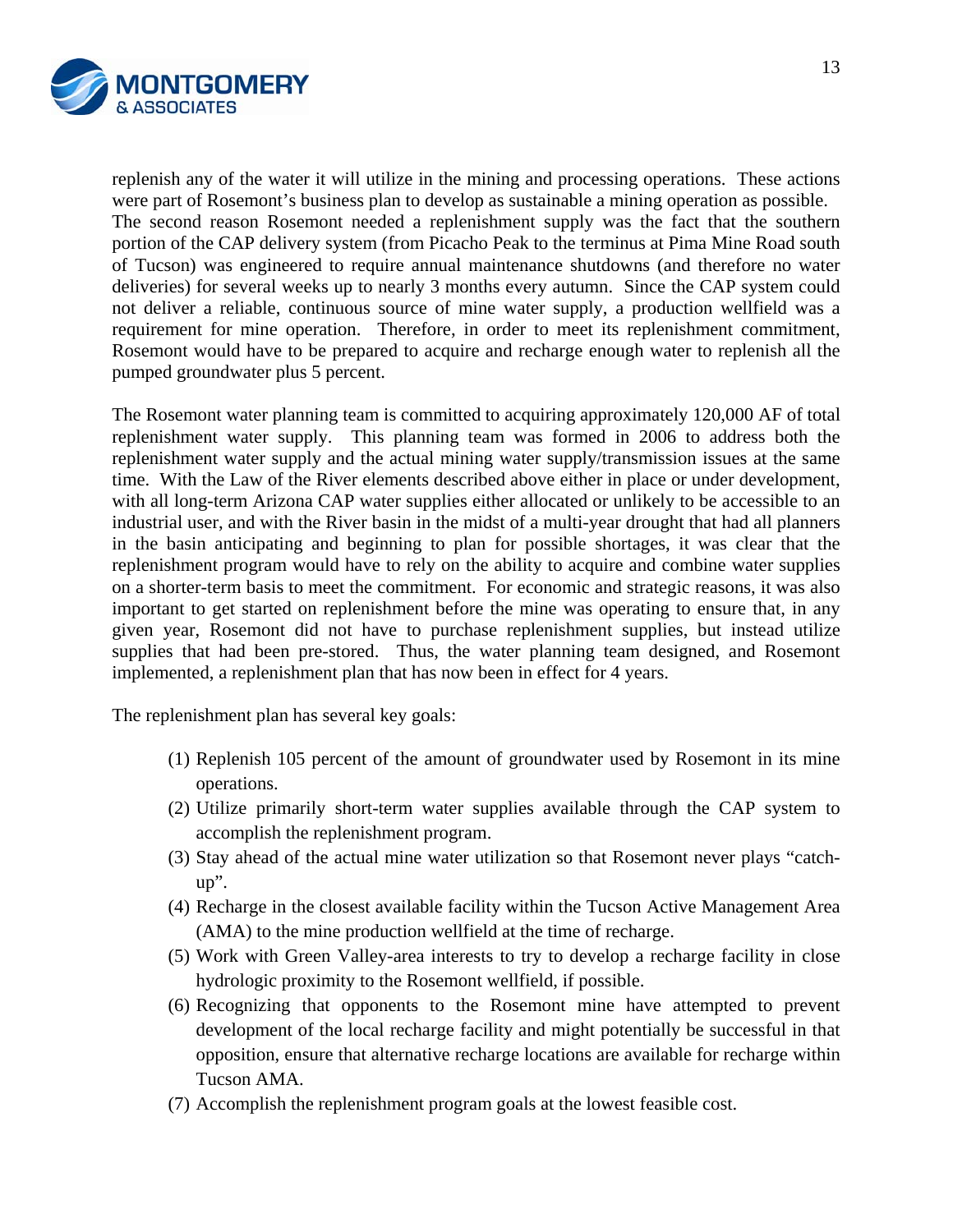

In pursuit of goal #5 listed above, Rosemont responded several years ago to a request to consult with Community Water Company of Green Valley (CWC) regarding Rosemont's stated intent to recharge water as closely as feasible to the location of the mine water supply wells. CWC, a mid-sized cooperative water utility, has a CAP allocation, but is located several miles south of the CAP aqueduct terminus and does not have the financial capability to build facilities to deliver its CAP water to its service area. Since the beginning of the planning process with CWC, Rosemont has funded the engineering, institutional, and environmental work necessary to enable CWC to advance the development and operation of a pipeline and recharge facility in proximity to both the Rosemont planned production wells and CWC service area. Agreements are close to completion between Rosemont and CWC for these facilities, including Rosemont's funding of the project and its construction and future operation. Subject to remaining regulatory and jurisdictional approvals, construction of portions of these facilities could begin in 2012, with a planned completion of the facilities in 2013.

All of the other listed goals are advanced by the replenishment activity that Rosemont has conducted to date. Rosemont entered into agreements with CAP to purchase excess water and to store it at CAP-operated recharge facilities in the Tucson AMA. Rosemont also acquired the necessary water storage permits for those recharge facilities from the Arizona Department of Water Resources (ADWR).

Through 2010, Rosemont has purchased 45,000 AF of CAP water under its excess water contract, and has paid to have it recharged in the Tucson AMA. The recharge facilities utilized to date are the Pima Mine Road facility, near the CAP terminus, and the Lower Santa Cruz facility in Marana. Because very little capacity has been available at Pima Mine Road, the large majority of the storage to date has been at Lower Santa Cruz.

The 45,000 AF of replenishment accomplished to date constitutes more than a third of the total projected mine demand—or approximately 9 years of the projected usage during construction and subsequent mine operation. As specified in goal #3, Rosemont is now almost a decade ahead of its projected demand, which will serve it well in accomplishing goal #7. Additional early storage not in proximity of Green Valley has been suspended for now in hopes that the CWC partnership will result in completion of the local facilities (and therefore future Rosemont recharge utilizing those facilities) within a reasonable timeframe. If opponents are successful in blocking those facilities, however, Rosemont will need to restart its program to store in the other, more distant Tucson AMA-area facilities to meet its commitment.

The remaining questions about the Rosemont replenishment program are whether water supplies will be available to meet the commitment, and whether Rosemont will be able to afford those water supplies. These questions are addressed in the following sections.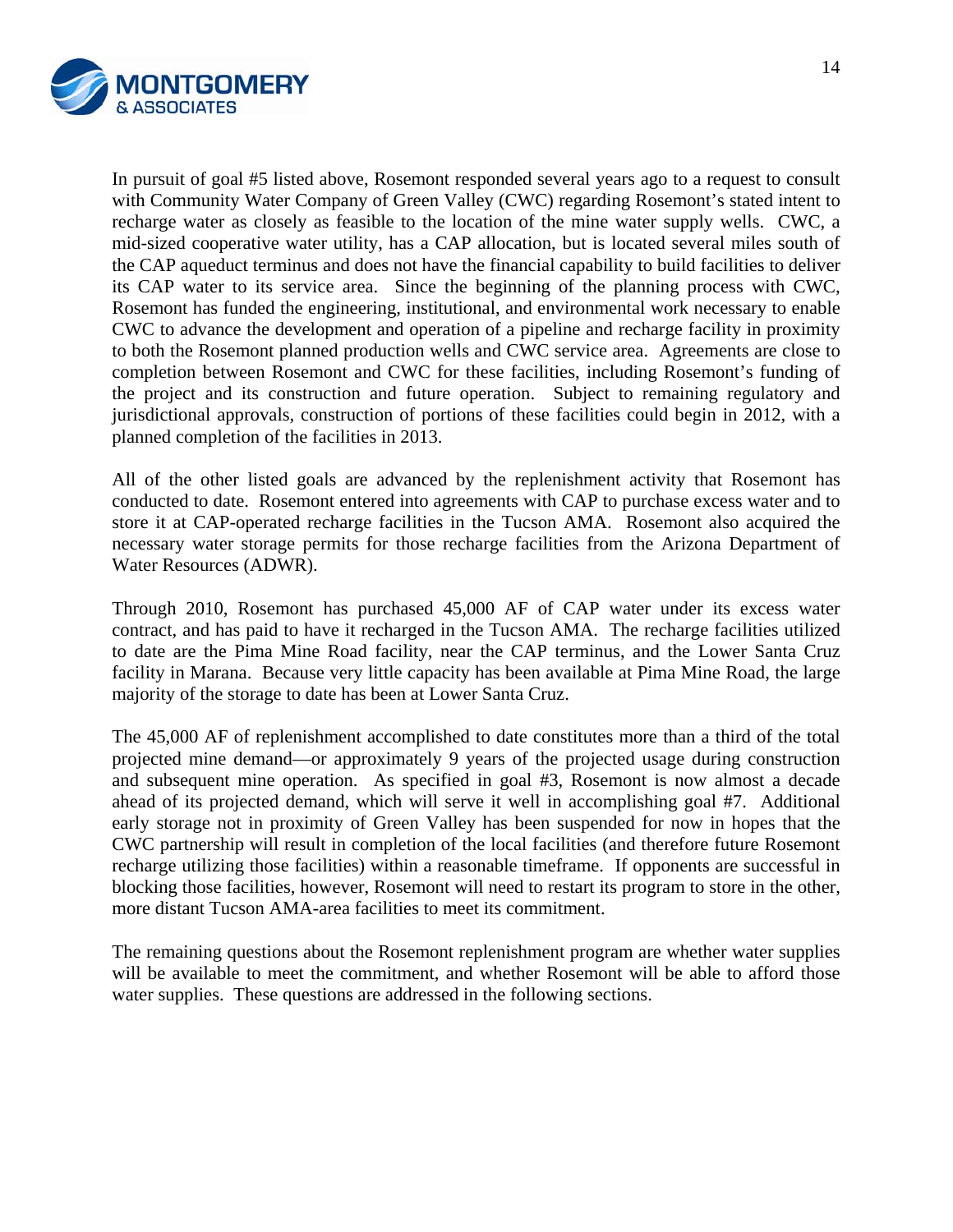

#### **Renewable Water Supplies Potentially Available to Rosemont During Shortage**

The central point described above in the California example regarding supply substitution during shortage also holds true for Rosemont Copper. Thus far, Rosemont has been able to acquire CAP Excess Water to store approximately one-third (about 45,000 AF) of its projected cumulative water demand over the life of the project. Over time, the supply of excess water is expected to decline as M&I and Indian CAP subcontractors order a greater share of their allocation.<sup>27</sup> The excess pool has declined in recent years in proportion to increased federal and M&I CAP subcontract orders. Since part of the excess water supply comes from Colorado River water left unused by on-river contractors, at least some excess water is expected to remain available for the foreseeable future in non-shortage years. However, much of this supply will be set aside for the obligations of the Central Arizona Groundwater Replenishment District and the Arizona Water Banking Authority.28 Therefore, Rosemont will likely need to develop alternative sources of renewable water for normal and shortage years going forward. What follows is a hypothetical discussion of likely alternatives available to Rosemont and potential costs for its water supply in the event excess water is not available. Rosemont has not endorsed a specific plan or approach since future actions will depend on specific circumstances.

#### *Credits*

 $\overline{a}$ 

Alternative sources of water may include purchase of long-term storage credits and/or lease of water rights. Voluntary transfers of water resources, both on a temporary and permanent basis, are common in Arizona. Active markets exist in the Phoenix and Tucson AMAs for long-term storage credits. ADWR data indicate that the total volume of long-term storage credits is approximately 7 or 8 million AF of credits in the Phoenix, Pinal, and Tucson AMAs, with approximately 1 million AF of credits in the Tucson  $AMA<sup>29</sup>$  To accumulate this volume of credits, renewable supplies have been banked for future use at an average rate of approximately 500,000 AF per year.

For entities that have access to a renewable water supply (principally CAP water) and a storage facility, creating a long-term storage credit costs between approximately \$115 and \$165/AF in the Tucson AMA, depending on the type of source water and storage facility. Alternatively, credits can be purchased from sellers at a negotiated price; credit prices in the Tucson AMA have remained relatively stable at approximately \$120-130/AF for the last 10 years. Several investment firms have been active in the long-term storage credit markets, enhancing the liquidity of long-term storage credits for buyers that may need them in a pinch in the future.

<sup>&</sup>lt;sup>27</sup> Central Arizona Project Excess Contracts website, <u>http://www.cap-az.com/Water/ExcessContracts.aspx</u>. Accessed 1/5/2012.<br><sup>28</sup> "CAWCD Procedure to Distribute Excess Water in 2010 through 2014", adopted June 4, 2009. http://www.cap-

az.com/Portals/1/Skins/cap/files/06-04-09-A2E-Adopted-Policy.pdf.<br>
 <sup>29</sup> These figures are inherently uncertain to some degree because ADWR has not released updated long-term

storage account balances since December 31, 2008.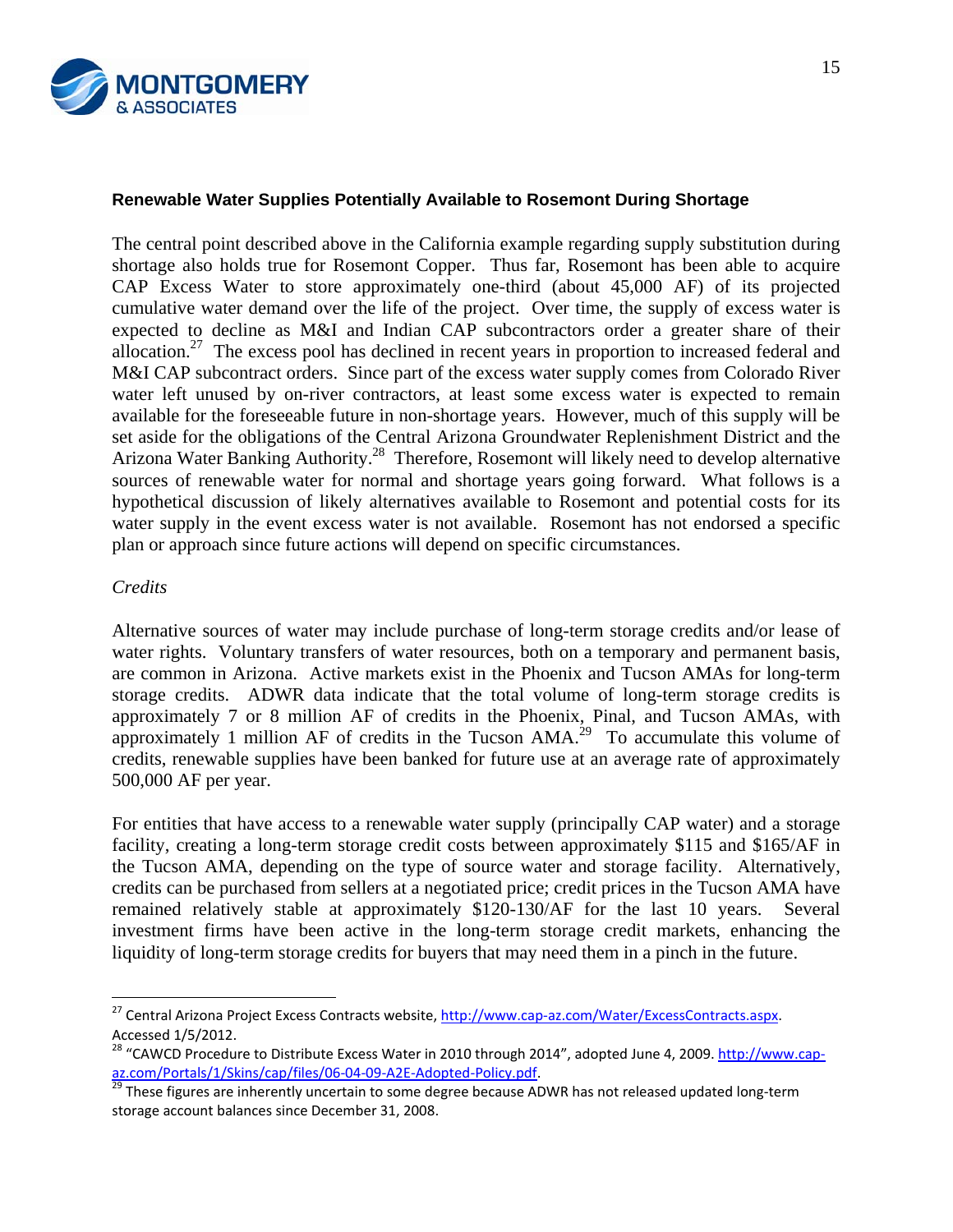

#### *Multi-Year Leases*

 $\overline{a}$ 

In addition to purchasing credits, Rosemont could also lease water from a number of entities that are not fully using their rights to renewable water supplies. Although most CAP subcontractors are not able to directly lease CAP water supplies for profit, many of them utilize the flexibility of the state's water storage and recovery programs to enable transfer of supplies for the mutual benefit of buyer and seller. In addition, Indian subcontractors, per their water settlements, have the ability to directly lease their CAP water. Arizona's laws and policies are sufficiently flexible to allow for creativity in arranging leases and exchanges that satisfy the interests of buyers and sellers and move water to higher-valued uses. Rosemont, like any other entity seeking to acquire water supplies, has the ability to pursue these creative arrangements. Unlike many other entities, however, Rosemont possesses two advantages in the marketplace: (1) it has already banked credits in advance to hedge against the expected higher cost of water during shortage; and (2) it will need water for a significantly shorter timeframe than many other users—less than 30 years, not 100 years like any developer or municipality needing to develop an Assured Water Supply for ADWR designation or certification purposes. A shorter leasing period is often preferred by sellers because it reduces the uncertainty of whether they will still be getting a good price in future years.

#### **Potential Cost of Water During Shortage and Potential Impact on Rosemont Operations**

Given the opportunities for marketing water in Arizona, we would expect that a rise in scarcity (in other words, a drop in supply, such as in shortage) would mean that some water would move toward higher-valued uses, resulting in a corresponding rise in market prices for water. Again, MWD's experience illustrates this point. As MWD has scrambled to live with less water coming from both the Colorado River and the State Water Project, its basic volumetric rate for bulk treated water has increased from \$426/AF in 1995 to nearly \$800/AF in 2012. In addition, a second tier was established in 2005 to capture the marginal cost of developing new supplies; water in this tier is  $$920/AF$  in 2012.<sup>30</sup> It is important to note that MWD could have suffered the full impact of the drop in supply and shorted its customers, but instead chose to make up the shortfall by developing more expensive supplies. MWD was driven to this option because it valued the marginal volume of water it purchased more highly than the sellers of the marginal volume. Although it operates in a different set of supply and demand conditions, MWD's experience illustrates that even in situations of large and unpredictable drops in supply for municipal and industrial use, there is still enough water in the system and enough of a difference in value between different water users that no municipality or industry will simply shut down due to lack of water. The differential in value between those that have water and those that need it will motivate both buyers and sellers to find ways to transfer water to the mutual benefit of both parties.

 $^{30}$  Metropolitan Water District of Southern California, Water Rates and Charges (http://www.mwdh2o.com/mwdh2o/pages/finance/finance\_03.html) and Historical Water Rates (http://www.mwdh2o.com/mwdh2o/pages/finance/finance\_02.html). Accessed 1/5/2012.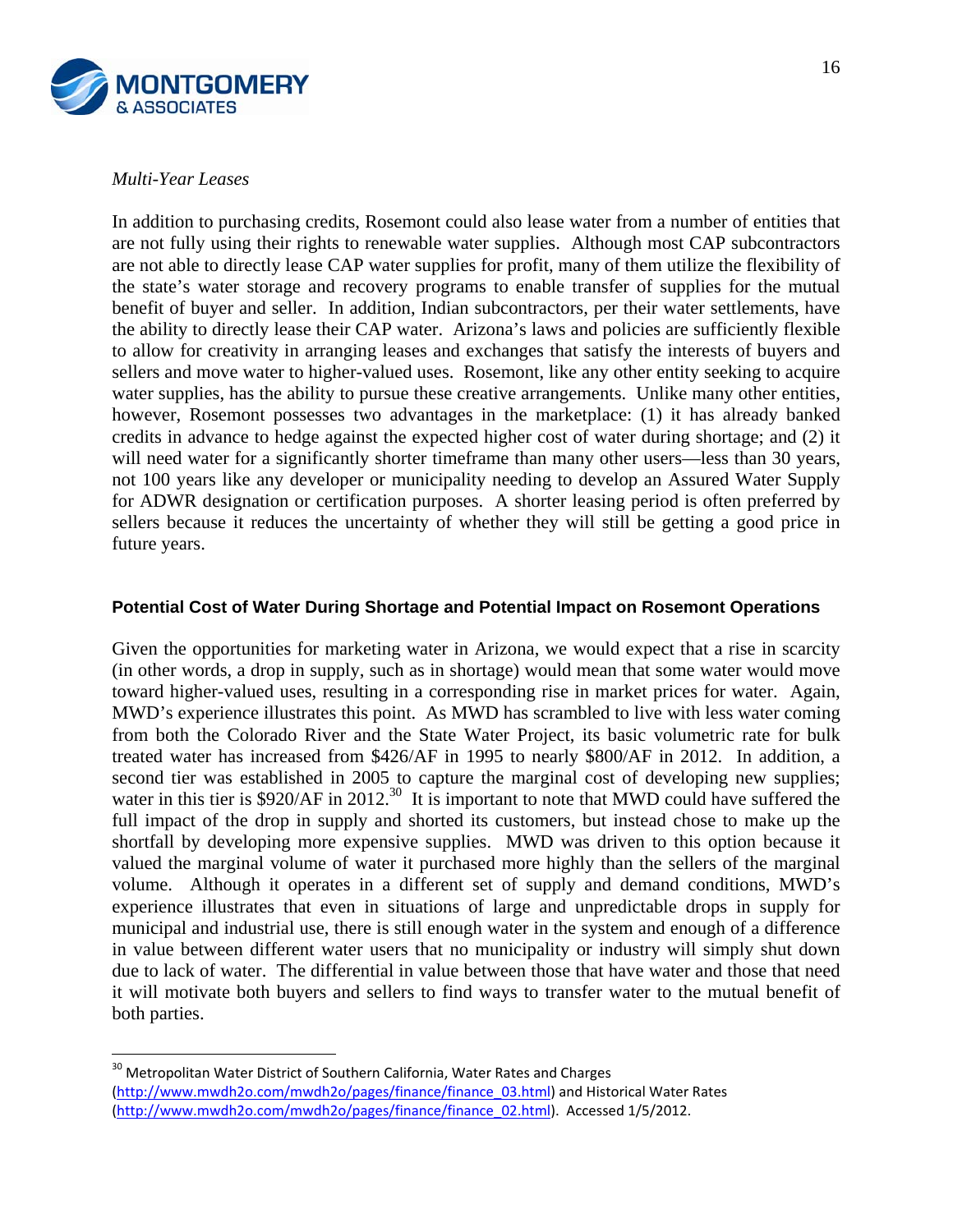

One recent example of voluntary water transfers in Arizona was a temporary program initiated by the Yuma Mesa Irrigation and Drainage District (YMIDD) to transfer water to BOR for 1-year lease terms.<sup>31</sup> BOR was interested in acquiring a supplemental source of water ultimately for delivery to Mexico, and YMIDD was willing to fallow irrigated farmland for the right price. Between 2008 and 2010, BOR paid YMIDD between \$90 and \$120 per AF of water that YMIDD would otherwise have consumptively used for irrigating crops. Although this transaction did not occur within a market, it illustrates that agricultural water users would be open to voluntary leases of water at a price that exceeds the opportunity costs of the transferred the water.

It is reasonable to expect that during a shortage of Colorado River water in Arizona, water prices will increase as water users in Arizona work to offset the effects of shortage by pursuing water transfers, recovering stored water, developing new supplies, redoubling conservation efforts, and so forth. The degree to which prices will increase cannot be estimated with certainty. MWD provides one possible example of price increases during shortage, but considering the vast differences between Arizona and California in water supply and demand conditions and the nature of shortage faced by each area, the doubling of water prices at MWD probably represents the high range of the potential price effect shortage may have on long-term storage credit and short-term lease prices in central Arizona. In reality, due to the myriad alternative supplies available in Arizona and the institutions, policies, and infrastructure in place to enable many different types of transfers, supply and demand conditions would be unlikely to force a doubling of prices for these water supplies.

Yet for the sake of argument, let us assume that prices for long-term storage credits *quadruple* during years of shortage to \$520/AF. Let's further assume that Rosemont has already used up its bank of credits and is forced to buy more credits at this shortage premium. What would be the economic impact of this price increase on Rosemont's production costs? Annual production costs are expected to average \$301 million during the 20-year production period, or \$1.20 per pound of produced copper.<sup>32</sup> Average groundwater use per year will be approximately 5,000 AF; Rosemont has pledged to offset 105 percent of this pumping with renewable water supplies, equivalent to an annual renewable water supply requirement of 5,250 AF per year. At a price of \$125/AF for long-term storage credits in a normal year, storing renewable water supplies to offset groundwater pumping will cost Rosemont approximately \$656,000 per year, or about 0.2 percent of total production costs. Assuming a quadrupling of long-term storage credit costs during a shortage year, this annual cost would rise to \$2.6 million, representing less than 0.9% of estimated annual production costs. Another way of thinking about the price impact of water shortages on Rosemont would be to put it into context of its revenues: at a copper price of \$3 per

<sup>&</sup>lt;sup>31</sup> Agreement can be found at <u>http://www.usbr.gov/lc/region/g4000/4200Rpts/DecreeRpt/2009/Agreements/BR-</u>

YMIDD%20System%20Conservation%20Agreement%2010-7-2008.pdf.<br><sup>32</sup> Singh, M.M. "Study of mineral production with reference to the Rosemont Copper Project, including an assessment of the economic impacts of the Rosemont Copper Project prepared by the L. William Seidman Research Institute, W.P. Carey School of Business, Arizona State University". Arizona Department of Mines & Mineral Resources Special Report 24, July 2009.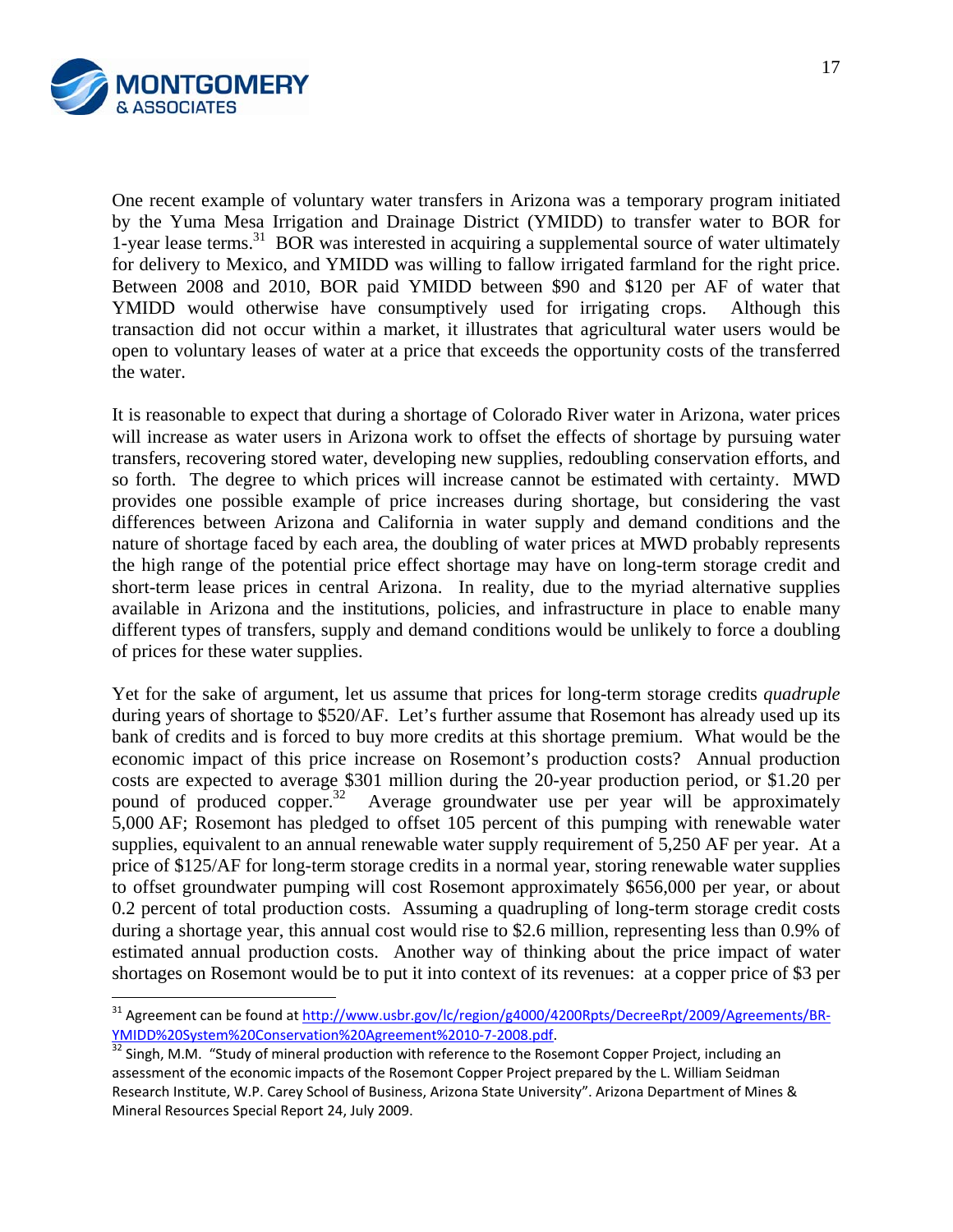

pound and assuming production of 125,000 tons (250 million pounds) of copper annually, the cost of replenishing 105 percent of its water use would be 0.35 percent of Rosemont's annual revenues. Recharging renewable water supplies is an important element of Rosemont's overall mine plan that will remain a relatively insignificant component of its overall production budget, even in years of water shortage.

The economics of the Rosemont project are not a barrier to acquiring renewable supplies during a water shortage. In fact, it could be argued that Rosemont is more motivated to acquire renewable water supplies for its operations than nearly any other water user. **Table 1** provides estimates of the average gross product per AF of water for a range of water uses in Arizona. These data indicate that the average acre-foot of water used at Rosemont will generate more gross economic output than almost any other potential use. While average gross product does not equate to average or marginal willingness to pay for water in any of the sectors included in the table, this metric is nonetheless useful for understanding the average economic value of water used at Rosemont versus other current uses. The data demonstrate that Rosemont's incentive to acquire renewable water supplies is both inherently and relatively very strong.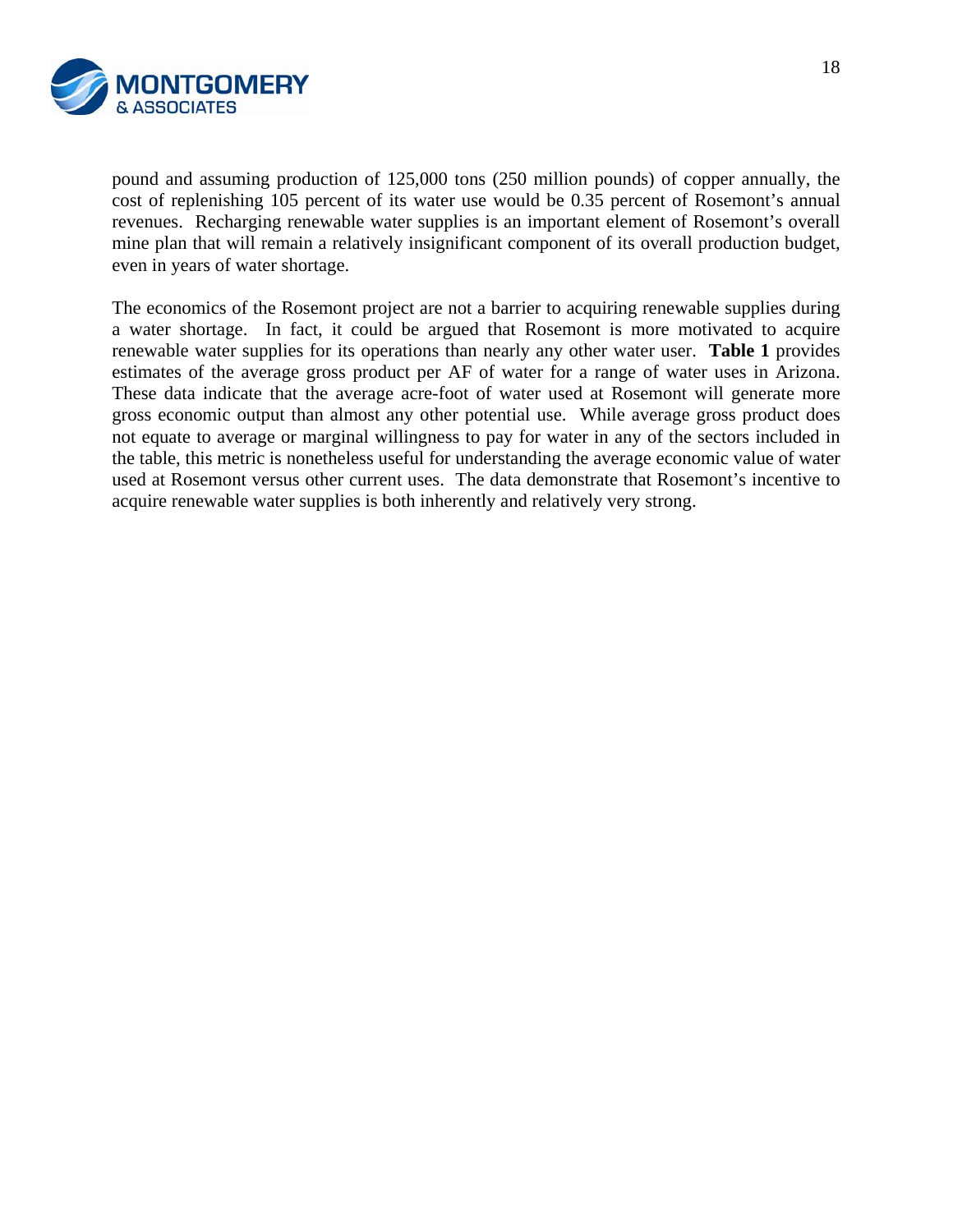

|                                                               | Table 1. Comparison of average gross product per acre-foot of water used |
|---------------------------------------------------------------|--------------------------------------------------------------------------|
| at the Rosemont Mine versus other potential uses of the water |                                                                          |

| <b>Application</b>                               | <b>Average Gross</b><br><b>Product per</b><br><b>Acre-Foot of</b><br><b>Water Applied</b> |
|--------------------------------------------------|-------------------------------------------------------------------------------------------|
| Rosemont Mine <sup>33</sup>                      | \$150,000                                                                                 |
| Statewide average, non-agriculture <sup>34</sup> | \$91,590                                                                                  |
| Statewide average, mining sector <sup>35</sup>   | \$46,450                                                                                  |
| Statewide average <sup>36</sup>                  | \$33,150                                                                                  |
| Statewide average, golf courses <sup>37</sup>    | \$5,520                                                                                   |
| Statewide average, agriculture <sup>38</sup>     | \$310                                                                                     |
| Cotton <sup>39</sup>                             | \$1,120                                                                                   |
| Alfalfa <sup>40</sup>                            |                                                                                           |

 $\overline{a}$  $33$  Based on annual production of 125,000 short tons, annual water use of 5,000 AF per year, and a copper price of \$3.00/lb. The figure for the entire mining sector (see note 11 below) is based on an average copper price in

<sup>2010</sup> of \$3.42/lb. Copper prices have remained above \$3.00/lb since August 2009.<br><sup>34</sup> Based on 2010 Arizona non-agricultural gross domestic product of \$251.9 billion (source: Bureau of Economic Analysis, www.bea.gov), and total statewide non-agricultural water use of 2.75 million AF (source: ADWR,

Arizona Water Atlas, Volume 1, p. 61; and Smith, 2008).<br><sup>35</sup> Based on 2010 gross domestic product of Arizona mining sector of \$5.07 billion (source: Bureau of Economic Analysis, www.bea.gov), and total statewide water use by the mining sector of 109,192 AF (source: ADWR, Arizona Water Atlas, Volume 1, p. 67). The average price of copper in 2010 was \$3.42/lb on the London Metal Exchange.<br><sup>36</sup> Based on 2010 Arizona gross domestic product of \$253.6 billion (source: Bureau of Economic Analysis,

www.bea.gov), and total statewide water use of 7.65 million AF (source: ADWR, Arizona Water Atlas, Volume 1,

p. 61).<br><sup>37</sup> Based on estimated total direct economic revenues of Arizona golf courses of \$806 million and estimated total water use of all Arizona golf courses of 146,000 AF (source: Schmitz, T.G., "Economic impacts and environmental aspects of the Arizona golf course industry." Arizona State University, Morrison School of Agribusiness and

Resource Management, Faculty Working Paper Series MSABR 05-01, March 6, 2006).<br><sup>38</sup> Based on 2010 gross domestic product of Arizona agricultural sector of \$1.74 billion (source: Bureau of Economic Analysis, www.bea.gov), and total statewide agricultural water use of 5.61 million AF (source: ADWR, Arizona Water Atlas, Volume 1, p. 65). This average gross product estimate is inflated somewhat because the numerator (sector GDP) includes "forestry, fishing, and related activities" in addition to crop and animal production, whereas the denominator (water use) does not.<br><sup>39</sup> Based on cotton yield of 1,400 lbs/acre, water duty of 2.5 AF/acre, and market price of \$2.00/lb.<br><sup>40</sup> Based on alfalfa vield of 8 tons/acre, water duty of 7 AF/acre, and